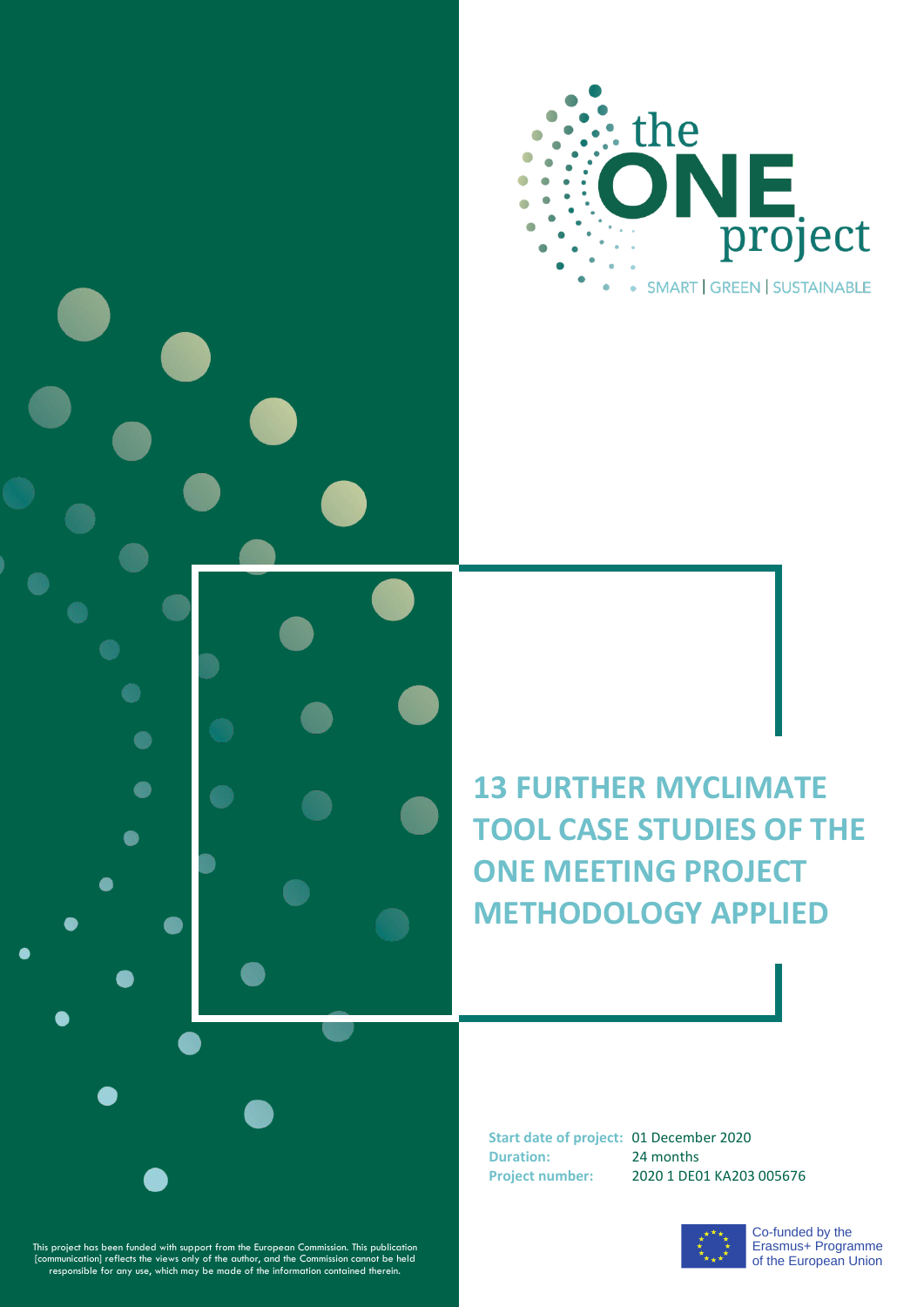### **13 ADDITIONAL PROJECT CASE STUDIES FROM PARTNERS**

In this supplementary document to The Business Case for The One Meeting Project in Europe we investigate 13 further case study scenarios, and we apply The One Meeting Project methodology to further demonstrate how the carbon footprint of EU projects could substantially be reduced by lowering the number of physical meetings to one.

The collection and development of the case studies in The Business Case for The One Meeting Project in Europe was a valuable exercise for The One Meeting Project partners to engage in. For many, it was the first time they considered and gauged the quantitative CO2 impact of their EU work. The significant reduction in CO2 of The One Meeting Project methodology has left a resounding impact on the ONE project partner organisations.

### **APPLYING THE ONE MEETING PROJECT METHODOLOGY**

Passenger mobility causes energy consumption, carbon dioxide emissions and other exhaust emissions. The Business Case for The One Meeting Project in Europe sought to find out the ecological CO2 impact of Erasmus+ projects in-person meetings in quantitative terms.

13 transnational partner meeting case study scenarios were selected and The One Meeting Project methodology was applied. The findings are presented in this document.

For each of the projects we include a 'Scenario 1' which is the actual environmental cost that the project had with respect to the pollution created by travelling to the different meeting locations, while the 'Scenario 2' exhibits the simulated scenario which, this time, relates to the project only consisting of one physical meeting. A comparison is then made on the carbon footprint for each of the two scenarios.

#### **ABOUT MYCLIMATE TOOL**

MyClimate is an online tool that calculates CO2 emissions of flights, amongst other transportation methods. The flight emission calculator quantifies the direct and indirect CO2-equivalent emissions per passenger for a given flight distance.

The estimated emissions represent an average value for the distance between a given pair of origin and destination airports. The quantification is based on the most recent international statistics on passenger and cargo loads and aircraft type usage. The estimated emissions per passenger and cargo loads and aircraft type usage.



Carbon offset flights – [Flight Carbon Calculator](https://co2.myclimate.org/en/flight_calculators/new) – myclimate.org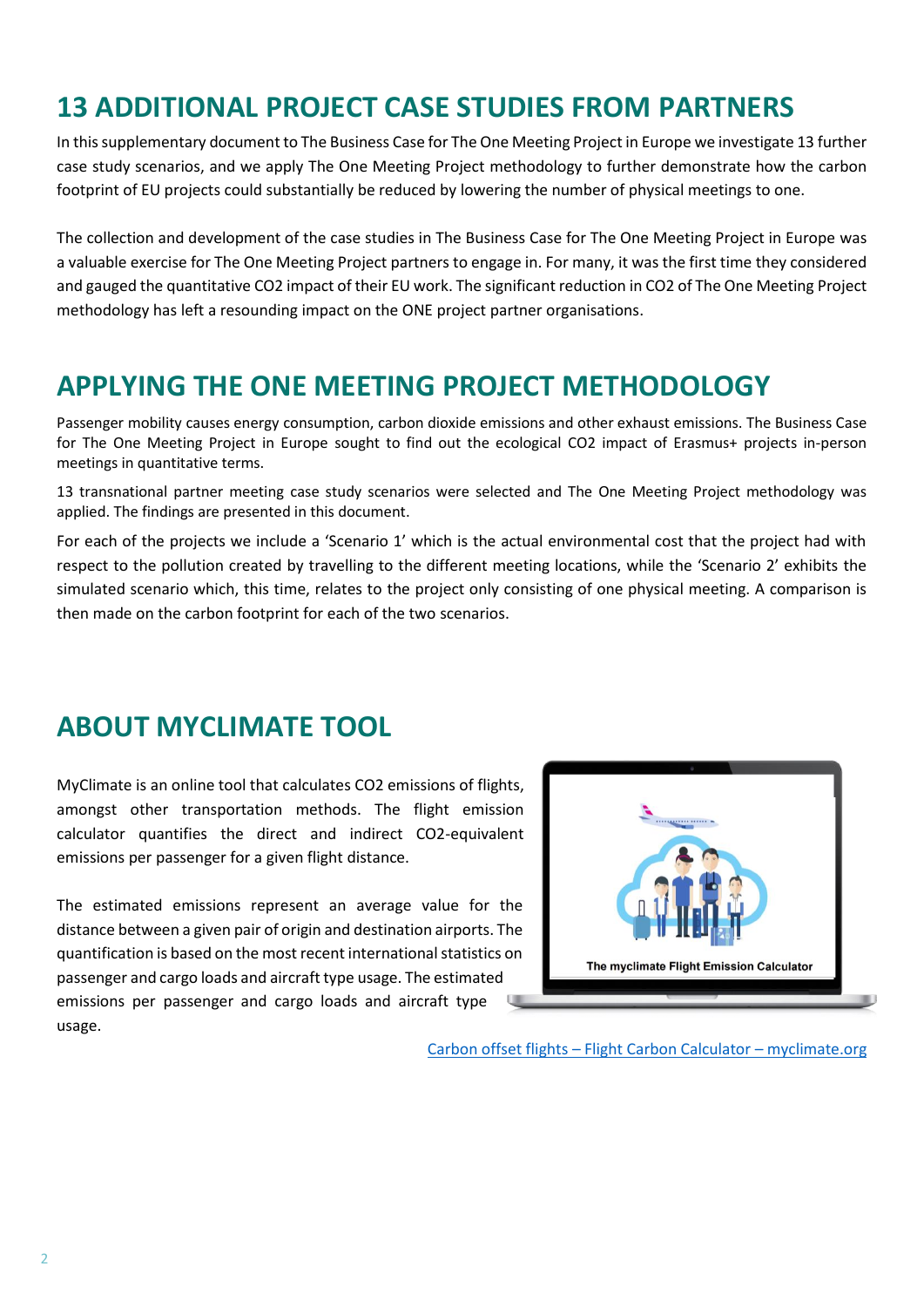The first project provided by the FernUniversität in Hagen counted with 6 meetings, 2 of which were online and 4 physical ones in Girona (Spain), Brussels (Belgium,) Tallinn (Estonia) and Vienna (Austria). It involved 11 partners located in 11 different countries.

|                                                   |                              |                 | Means of       | Nº of attendees | CO <sub>2</sub> amount |
|---------------------------------------------------|------------------------------|-----------------|----------------|-----------------|------------------------|
|                                                   | Partner                      | Origin          | transportation |                 | (in t)                 |
| 1st Meeting Bonn - conducted online               |                              |                 |                |                 |                        |
| 2 <sup>nd</sup> Meeting Dublin - conducted online |                              |                 |                |                 |                        |
|                                                   | German adult                 | Bonn            | Airplane       | $\mathbf{1}$    | 0.46                   |
|                                                   | education centre             |                 |                |                 |                        |
|                                                   | association (DVV)            |                 |                |                 |                        |
|                                                   | <b>European Association</b>  | <b>Brussels</b> | Airplane       | $\mathbf{1}$    | 0.42                   |
|                                                   | for the Education of         |                 |                |                 |                        |
|                                                   | Adults (EAEA)                |                 |                |                 |                        |
|                                                   | The Association of           | Vienna          | Airplane       | $\mathbf{1}$    | 0.53                   |
|                                                   | Austrian Adult               |                 |                |                 |                        |
|                                                   | <b>Education Centres</b>     |                 |                |                 |                        |
|                                                   | (VÖV)                        |                 |                |                 |                        |
|                                                   | <b>Association for Folk</b>  | Tartu           | Airplane       |                 | $\mathbf{1}$           |
|                                                   | High Schools in Estonia      |                 |                |                 |                        |
|                                                   | (ERL)                        |                 |                |                 |                        |
| 3rd Meeting Girona                                | <b>AONTAS</b>                | Dublin          | Airplane       | $\mathbf{1}$    | 0.87                   |
|                                                   | Dafni Kek                    | Athens          | Airplane       | $\mathbf 1$     | 0.70                   |
|                                                   | The Danish Public            | Copenhagen      | Airplane       | $\mathbf{1}$    | 0.65                   |
|                                                   | <b>Information Council</b>   |                 |                |                 |                        |
|                                                   | (DFS)                        |                 |                |                 |                        |
|                                                   | The Finnish Lifelong         | Helsinki        | Airplane       | $\mathbf{1}$    | 0.93                   |
|                                                   | Learning Foundation          |                 |                |                 |                        |
|                                                   | (KVS)                        |                 |                |                 |                        |
|                                                   | The Catalan                  | Girona          | N/A            | $\mathbf 1$     | N/A                    |
|                                                   | <b>Association for Adult</b> |                 |                |                 |                        |
|                                                   | <b>Education, Training</b>   |                 |                |                 |                        |
|                                                   | and Research (ACEFIR)        |                 |                |                 |                        |
|                                                   | ProDidactica                 | Chisinau        | Airplane       | $\mathbf{1}$    | 0.92                   |
|                                                   | Swiss Federation for         | Zurich          | Airplane       | $\mathbf{1}$    | 0.39                   |
|                                                   | <b>Adult Learning (SVEB)</b> |                 |                |                 |                        |
|                                                   | German adult                 | Bonn            | Train          | $1\,$           | N/A                    |
|                                                   | education centre             |                 |                |                 |                        |
|                                                   | association (DVV)            |                 |                |                 |                        |
|                                                   | <b>European Association</b>  | <b>Brussels</b> | N/A            | $\mathbf 1$     | N/A                    |
|                                                   | for the Education of         |                 |                |                 |                        |
|                                                   | Adults (EAEA)                |                 |                |                 |                        |
|                                                   | The Association of           | Vienna          | Airplane       | $\mathbf 1$     | 0.41                   |
|                                                   | <b>Austrian Adult</b>        |                 |                |                 |                        |
|                                                   | <b>Education Centres</b>     |                 |                |                 |                        |
|                                                   | (VÖV)                        |                 |                |                 |                        |
| 4 <sup>th</sup> Meeting Brussels                  | <b>Association for Folk</b>  | Tartu           | Airplane       |                 | 0.59                   |
|                                                   | High Schools in Estonia      |                 |                |                 |                        |
|                                                   | (ERL)                        |                 |                |                 |                        |
|                                                   | <b>AONTAS</b>                | Dublin          | Airplane       | $\mathbf{1}$    | 0.37                   |
|                                                   | Dafni Kek                    | Athens          | Airplane       | $\mathbf 1$     | 0.76                   |
|                                                   | The Danish Public            | Copenhagen      | Airplane       | $\mathbf 1$     | 0.36                   |
|                                                   | <b>Information Council</b>   |                 |                |                 |                        |
|                                                   | (DFS)                        |                 |                |                 |                        |
|                                                   | The Finnish Lifelong         | Helsinki        | Airplane       | $\mathbf 1$     | 0.61                   |
|                                                   | Learning Foundation          |                 |                |                 |                        |
|                                                   | (KVS)                        |                 |                |                 |                        |
|                                                   | The Catalan                  | Girona          | Airplane       | $\mathbf 1$     | 0.45                   |

#### *Table 1. Carbon footprint under Scenario 1 for Case Study 1*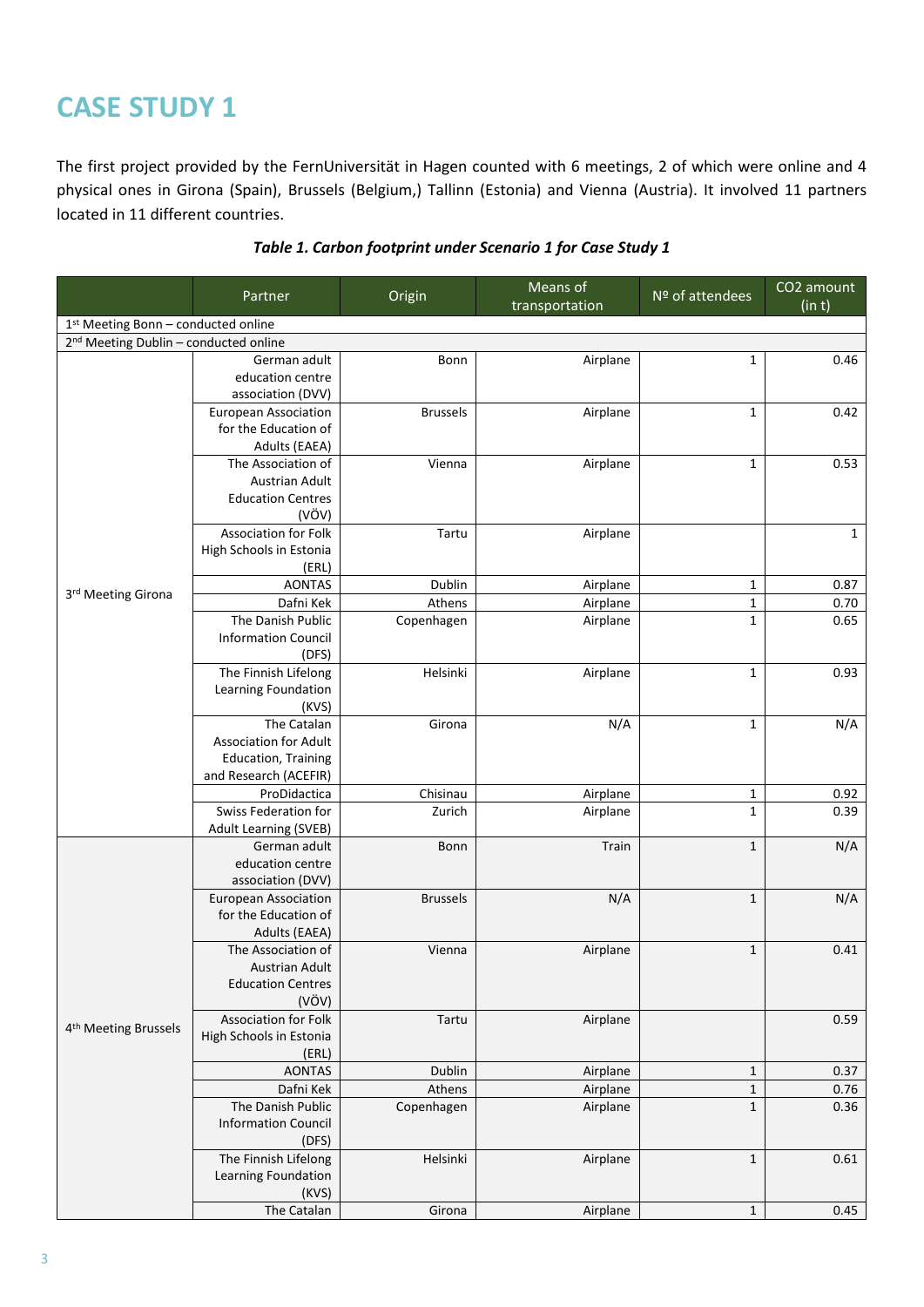|                                | <b>Association for Adult</b>                        |                      |                      |                             |              |
|--------------------------------|-----------------------------------------------------|----------------------|----------------------|-----------------------------|--------------|
|                                | <b>Education, Training</b>                          |                      |                      |                             |              |
|                                | and Research (ACEFIR)                               |                      |                      |                             |              |
|                                | ProDidactica<br>Swiss Federation for                | Chisinau<br>Zurich   | Airplane<br>Airplane | $\mathbf{1}$<br>$1\,$       | 0.83<br>0.29 |
|                                | <b>Adult Learning (SVEB)</b>                        |                      |                      |                             |              |
|                                | German adult                                        | Bonn                 | Airplane             | $\mathbf{1}$                | 0.55         |
|                                | education centre                                    |                      |                      |                             |              |
|                                | association (DVV)                                   |                      |                      |                             |              |
|                                | <b>European Association</b>                         | <b>Brussels</b>      | Airplane             | $\mathbf{1}$                | 0.59         |
|                                | for the Education of                                |                      |                      |                             |              |
|                                | Adults (EAEA)                                       |                      |                      |                             |              |
|                                | The Association of<br><b>Austrian Adult</b>         | Vienna               | Airplane             | $\mathbf 1$                 | 0.52         |
|                                | <b>Education Centres</b>                            |                      |                      |                             |              |
|                                | (VÖV)                                               |                      |                      |                             |              |
|                                | Association for Folk                                | Tartu                | Train                |                             | N/A          |
|                                | High Schools in Estonia                             |                      |                      |                             |              |
|                                | (ERL)                                               |                      |                      |                             |              |
| 5 <sup>th</sup> Meeting        | <b>AONTAS</b>                                       | Dublin               | Airplane             | 1                           | 0.91         |
| Tallinn                        | Dafni Kek                                           | Athens               | Airplane             | $\mathbf 1$                 | 1.2          |
|                                | The Danish Public                                   | Copenhagen           | Airplane             | $\mathbf{1}$                | 0.39         |
|                                | <b>Information Council</b><br>(DFS)                 |                      |                      |                             |              |
|                                | The Finnish Lifelong                                | Helsinki             | Ferry                | $\mathbf 1$                 | N/A          |
|                                | Learning Foundation                                 |                      |                      |                             |              |
|                                | (KVS)                                               |                      |                      |                             |              |
|                                | The Catalan                                         | Girona               | Airplane             | $\mathbf{1}$                | 0.99         |
|                                | <b>Association for Adult</b>                        |                      |                      |                             |              |
|                                | <b>Education, Training</b>                          |                      |                      |                             |              |
|                                | and Research (ACEFIR)<br>ProDidactica               |                      |                      |                             | 0.92         |
|                                | Swiss Federation for                                | Chisinau<br>Zurich   | Airplane<br>Airplane | $\mathbf{1}$<br>$\mathbf 1$ | 0.63         |
|                                | <b>Adult Learning (SVEB)</b>                        |                      |                      |                             |              |
|                                | German adult                                        | Bonn                 | Airplane             | $1\,$                       | 0.36         |
|                                | education centre                                    |                      |                      |                             |              |
|                                | association (DVV)                                   |                      |                      |                             |              |
|                                | <b>European Association</b>                         | <b>Brussels</b>      | Airplane             | $\mathbf 1$                 | 0.41         |
|                                | for the Education of<br>Adults (EAEA)               |                      |                      |                             |              |
|                                | The Association of                                  | Vienna               | N/A                  | $\mathbf 1$                 | N/A          |
|                                | <b>Austrian Adult</b>                               |                      |                      |                             |              |
|                                | <b>Education Centres</b>                            |                      |                      |                             |              |
|                                | (VÖV)                                               |                      |                      |                             |              |
|                                | <b>Association for Folk</b>                         | Tallinn              | Airplane             | $\mathbf{1}$                | 0.52         |
|                                | High Schools in Estonia                             |                      |                      |                             |              |
|                                | (ERL)                                               |                      |                      |                             |              |
| 6 <sup>th</sup> Meeting Vienna | <b>AONTAS</b>                                       | Dublin               | Airplane             | $\mathbf{1}$                | 0.63         |
|                                | Dafni Kek<br>The Danish Public                      | Athens<br>Copenhagen | Airplane<br>Airplane | $\mathbf{1}$<br>$\mathbf 1$ | 0.50<br>0.40 |
|                                | <b>Information Council</b>                          |                      |                      |                             |              |
|                                | (DFS)                                               |                      |                      |                             |              |
|                                | The Finnish Lifelong                                | Helsinki             | Airplane             | $\mathbf 1$                 | 0.55         |
|                                | Learning Foundation                                 |                      |                      |                             |              |
|                                | (KVS)                                               |                      |                      |                             |              |
|                                | The Catalan                                         | Girona               | Airplane             | $1\,$                       | 0.53         |
|                                | <b>Association for Adult</b>                        |                      |                      |                             |              |
|                                | <b>Education, Training</b><br>and Research (ACEFIR) |                      |                      |                             |              |
|                                | ProDidactica                                        | Chisinau             | Airplane             | $\mathbf{1}$                | 0.41         |
|                                | Swiss Federation for                                | Zurich               | Airplane             | $\mathbf 1$                 | 0.32         |
|                                | Adult Learning (SVEB)                               |                      |                      |                             |              |
| <b>TOTAL:</b>                  |                                                     |                      |                      |                             | 18.19        |

Source: Authors' elaboration based on data calculated in MyClimate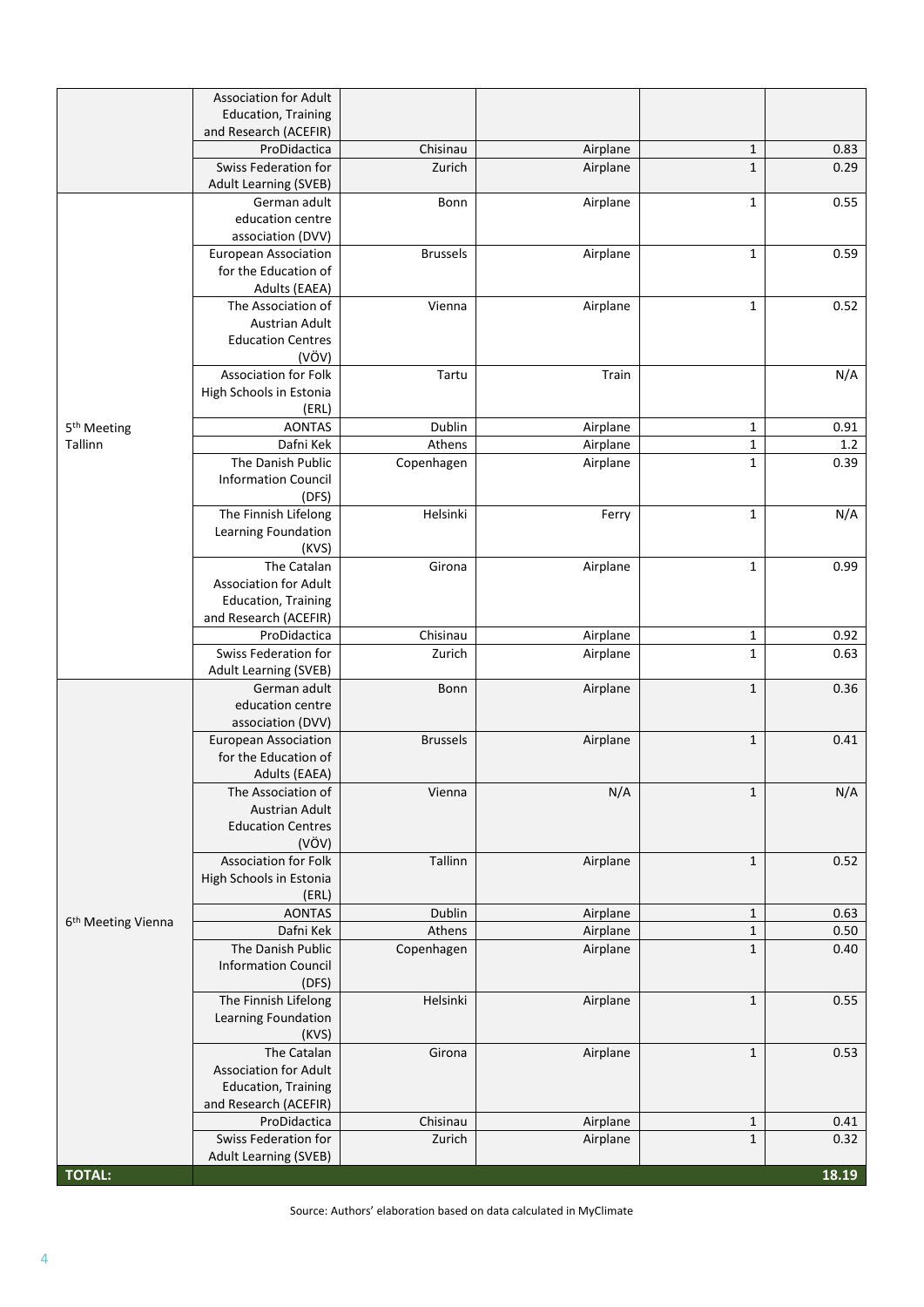Under Scenario 2, only the first meeting in Bonn (which was in reality held online) would take place, we provide the calculations of the environmental footprint of this meeting in [Table 2.](#page-4-0) As it can be observed, this initial meeting would have had an environmental impact translated into 4.47 tons of CO2 emissions.

Hence, compared to the real scenario where this amount was up to **18.19 tons;** the switch to a one meeting project would create a reduction of **13.72 tons** of negative emissions to the atmosphere.

<span id="page-4-0"></span>

|                         | Partner                                                                                            | Origin          | Means of<br>transportation                                         | Nº of attendees | CO2 amount<br>(in t) |
|-------------------------|----------------------------------------------------------------------------------------------------|-----------------|--------------------------------------------------------------------|-----------------|----------------------|
|                         | German adult<br>education centre<br>association (DVV)                                              | Bonn            | N/A                                                                | 1               | N/A                  |
|                         | European Association<br>for the Education of<br>Adults (EAEA)                                      | <b>Brussels</b> | Train                                                              | 1               | N/A                  |
|                         | The Association of<br><b>Austrian Adult</b><br><b>Education Centres</b><br>(VÖV)                   | Vienna          | Airplane                                                           | 1               | 0.36                 |
|                         | <b>Association for Folk</b><br>High Schools in Estonia<br>(ERL)                                    | Tallinn         | Airplane                                                           |                 | 0.55                 |
|                         | <b>AONTAS</b>                                                                                      | Dublin          | Airplane                                                           | 1               | 0.42                 |
| <b>ONE Meeting Bonn</b> | Dafni Kek                                                                                          | Athens          | Airplane                                                           | 1               | 0.73                 |
|                         | The Danish Public<br><b>Information Council</b><br>(DFS)                                           | Copenhagen      | Airplane                                                           | $\mathbf{1}$    | 0.33                 |
|                         | The Finnish Lifelong<br>Learning Foundation<br>(KVS)                                               | Helsinki        | Airplane                                                           | 1               | 0.56                 |
|                         | The Catalan<br><b>Association for Adult</b><br><b>Education, Training</b><br>and Research (ACEFIR) | Girona          | Airplane                                                           | $\mathbf{1}$    | 0.46                 |
|                         | ProDidactica                                                                                       | Chisinau        | Airplane                                                           | 1               | 0.79                 |
|                         | <b>Swiss Federation for</b><br><b>Adult Learning (SVEB)</b>                                        | Zurich          | Airplane                                                           | 1               | 0.27                 |
| <b>TOTAL:</b>           |                                                                                                    |                 | Source: Authors' elaboration based on data calculated in MyClimate |                 | 4.47                 |

#### *Table 2. Carbon footprint under Scenario 2 for Case Study 1*

'ce: Authors' elaboration based on data calculated in MyC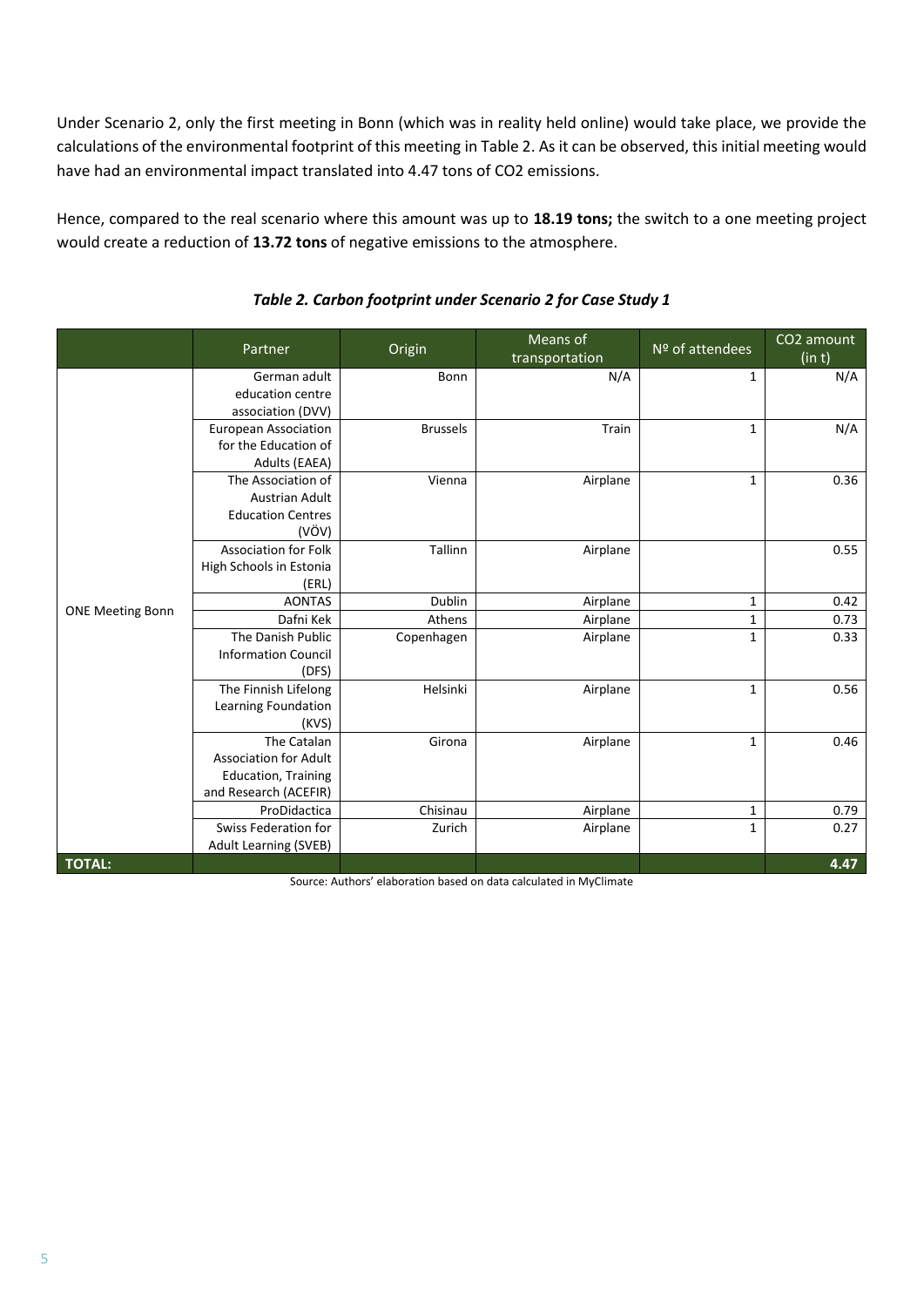The second project provided by the FernUniversität in Hagen counted with 3 physical meetings in Maastricht (The Netherlands), Barcelona (Spain) and Rome (Italy). It involved 11 partners located in 9 different countries.

|                         | Origin<br>Partner              |                   | Means of        | Nº of attendees  | CO2 amount   |
|-------------------------|--------------------------------|-------------------|-----------------|------------------|--------------|
|                         |                                |                   | transportation  |                  | (in t)       |
|                         | Universidade Aberta            | Lisbon            | Airplane        | 1                | 0.66         |
|                         | Kaunas University of           | Kaunas            | Airplane        | $\mathbf{1}$     | 0.53         |
|                         | Technology                     |                   |                 |                  |              |
|                         | KU Leuven                      | Leuven            | Train           | $\mathbf 1$      | N/A          |
|                         | Open University of             | Latsia            | Airplane        |                  | $\mathbf{1}$ |
|                         | Cyprus<br>FernUniversität in   |                   | Train           |                  |              |
|                         |                                | Hagen             |                 | $\mathbf 1$      | N/A          |
| 1 <sup>st</sup> Meeting | Hagen<br>Hellenic Open         | Patras            | Airplane        | $\mathbf 1$      | 0.70         |
| Maastricht              | University                     |                   |                 |                  |              |
|                         | Open Universiteit              | Amsterdam         | Train           | $\mathbf{1}$     | N/A          |
|                         | Universidad Nacional           | Madrid            | Airplane        | $\mathbf 1$      | 0.55         |
|                         | de Educación a                 |                   |                 |                  |              |
|                         | Distancia                      |                   |                 |                  |              |
|                         | <b>UNINETTUNO</b>              | Rome              | Airplane        | 1                | 0.48         |
|                         | Universitat Oberta de          | Barcelona         | Airplane        | $\mathbf 1$      | 0.47         |
|                         | Catalunya                      |                   |                 |                  |              |
|                         | EADTU                          | Maastricht        | N/A             | $\mathbf{3}$     | N/A          |
|                         | Universidade Aberta            | Lisbon            | Airplane        | $\mathbf 1$      | 0.43         |
|                         | Kaunas University of           | Kaunas            | Airplane        | $\mathbf 1$      | 1.0          |
|                         | Technology                     |                   |                 |                  |              |
|                         | <b>KU Leuven</b>               | Leuven            | Airplane        | $\mathbf 1$      | 0.45         |
|                         | Open University of             | Latsia            | Airplane        |                  | 1.3          |
|                         | Cyprus                         |                   |                 |                  |              |
|                         | FernUniversität in             | Hagen             | Airplane        | $1\,$            | 0.46         |
|                         | Hagen                          |                   |                 |                  |              |
| 2 <sup>nd</sup> Meeting | Hellenic Open                  | Patras            | Airplane        | $1\,$            | 0.94         |
| Barcelona               | University                     |                   |                 |                  |              |
|                         | Open Universiteit              | Amsterdam         | Airplane        | $1\,$            | 0.49         |
|                         | <b>Universidad Nacional</b>    | Madrid            | Train           | $\mathbf 1$      | N/A          |
|                         | de Educación a                 |                   |                 |                  |              |
|                         | Distancia<br><b>UNINETTUNO</b> |                   |                 |                  |              |
|                         | Universitat Oberta de          | Rome<br>Barcelona | Airplane<br>N/A | 1<br>$\mathbf 2$ | 0.39<br>N/A  |
|                         | Catalunya                      |                   |                 |                  |              |
|                         | <b>EADTU</b>                   | Maastricht        | Airplane        | $\overline{2}$   | 0.98         |
|                         | Universidade Aberta            | Lisbon            | Airplane        | $\mathbf 1$      | 0.69         |
|                         | Kaunas University of           | Kaunas            | Airplane        | 1                | 0.90         |
|                         | Technology                     |                   |                 |                  |              |
|                         | <b>KU Leuven</b>               | Leuven            | Airplane        | $\mathbf 1$      | 0.48         |
|                         | Open University of             | Latsia            | Airplane        |                  | 0.85         |
|                         | Cyprus                         |                   |                 |                  |              |
|                         | FernUniversität in             | Hagen             | Airplane        | $\mathbf 1$      | 0.46         |
|                         | Hagen                          |                   |                 |                  |              |
| 3rd Meeting             | Hellenic Open                  | Patras            | Airplane        | $\mathbf 1$      | 0.68         |
| Rome                    | University                     |                   |                 |                  |              |
|                         | Open Universiteit              | Amsterdam         | N/A             | $\mathbf 1$      | 0.47         |
|                         | Universidad Nacional           | Madrid            | Airplane        | $\mathbf 1$      | 0.52         |
|                         | de Educación a                 |                   |                 |                  |              |
|                         | Distancia                      |                   |                 |                  |              |
|                         | <b>UNINETTUNO</b>              | Rome              | Airplane        | $\overline{2}$   | N/A          |
|                         | Universitat Oberta de          | Barcelona         | Airplane        | $\mathbf 1$      | 0.39         |
|                         | Catalunya                      |                   |                 |                  |              |
|                         | EADTU                          | Maastricht        | Airplane        | $\overline{2}$   | 0.96         |

#### *Table 3. Carbon footprint under Scenario 1 for Case Study 2*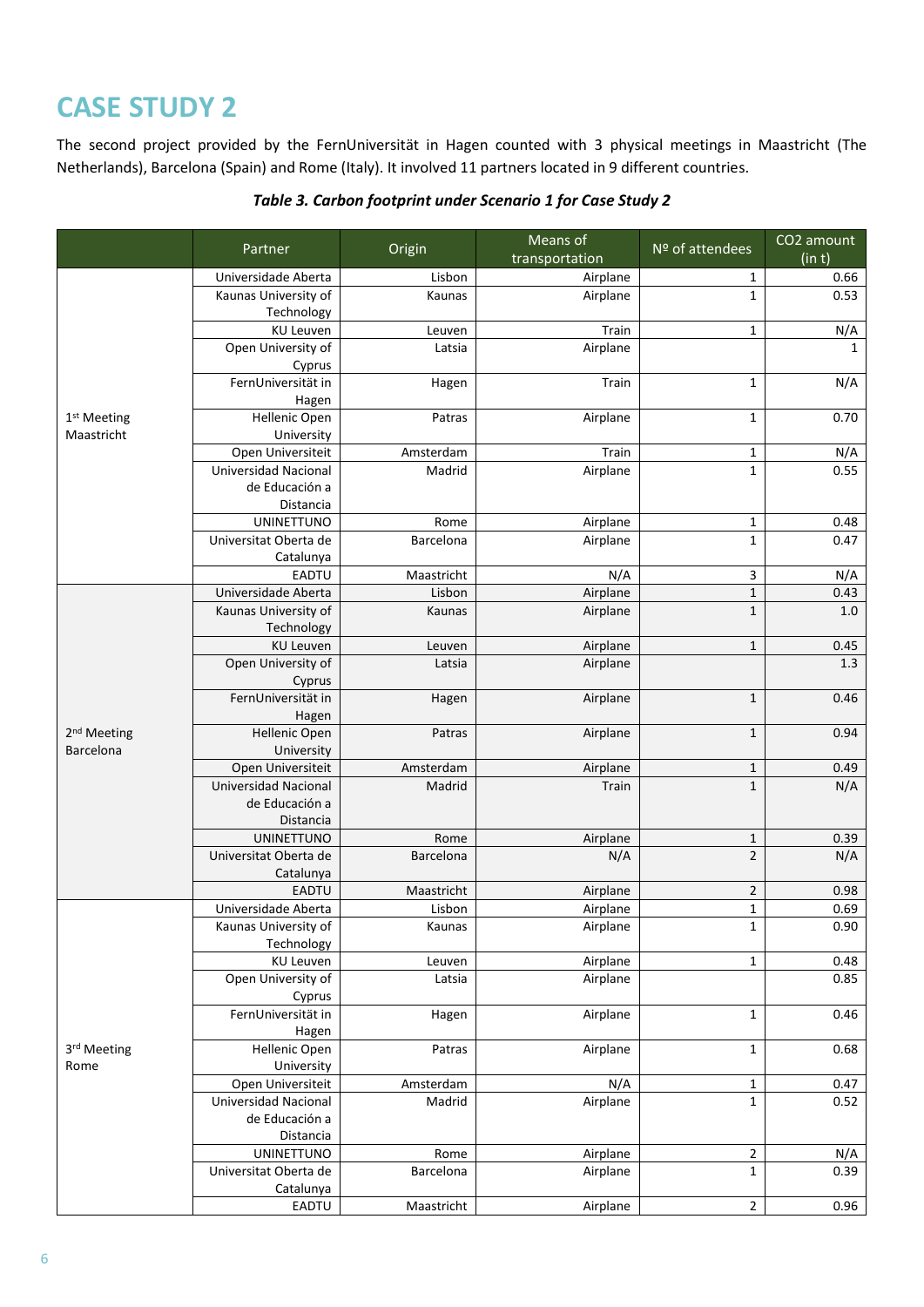Source: Authors' elaboration based on data calculated in MyClimate

Under Scenario 2, only the first meeting in Maastricht would take place, which would imply a total CO2 emissions amount of 4.39 tones.

Hence, compared to the real scenario where this amount was up to **17.21 tons**; the switch to a one meeting project would create a reduction of **12.82 tons** of negative emissions to the atmosphere.

#### **CASE STUDY 3**

The third project provided by the FernUniversität in Hagen counted with 5 meetings, 2 of which were online and the rest physical in Nüremberg (Germany), Barcelona (Spain) and Ankara (Turkey). It involved 4 partners from 4 different countries.

|                                | Partner                             | Origin    | Means of<br>transportation | Nº of attendees | CO2 amount<br>(in t) |
|--------------------------------|-------------------------------------|-----------|----------------------------|-----------------|----------------------|
|                                | Middle East Technical<br>University | Ankara    | Airplane                   | 2               | 2.1                  |
| 3 <sup>rd</sup> Meeting        | University of Lleida                | Lleida    | Airplane                   | 2               | 1.2                  |
| Nüremberg                      | KU Leuven                           | Leuven    | Train                      | 2               | N/A                  |
|                                | FAU Erlangen-<br>Nürnberg           | Nüremberg | N/A                        | 2               | N/A                  |
|                                | Middle East Technical<br>University | Ankara    | Airplane                   | $\overline{2}$  | 2.5                  |
| 4 <sup>th</sup> Meeting        | University of Lleida                | Lleida    | N/A                        | 2               | N/A                  |
| <b>Barcelona</b>               | <b>KU Leuven</b>                    | Leuven    | Airplane                   | $\overline{2}$  | 0.90                 |
|                                | FAU Erlangen-<br>Nürnberg           | Nüremberg | Airplane                   |                 | 1.2                  |
|                                | Middle East Technical               | Ankara    | N/A                        | 2               | N/A                  |
|                                | University                          |           |                            |                 |                      |
| 5 <sup>th</sup> Meeting Ankara | University of Lleida                | Lleida    | Airplane                   | 2               | 2.5                  |
|                                | KU Leuven                           | Leuven    | Airplane                   | 2               | 1.8                  |
|                                | FAU Erlangen-                       | Nüremberg | Airplane                   | 2               | 2.1                  |
|                                | Nürnberg                            |           |                            |                 |                      |
| <b>TOTAL:</b>                  |                                     |           |                            |                 | 14.3                 |

#### *Table 4. Carbon footprint under Scenario 1 for Case Study 3*

Source: Authors' elaboration based on data calculated in MyClimate

Under Scenario 2, only a meeting in Nüremberg would take place, which would imply a total CO2 emissions amount of 3.3 tones.

Hence, compared to the real scenario where this amount was up to **14.3 tons**; the switch to a one meeting project would create a reduction of **11 tons** of negative emissions to the atmosphere.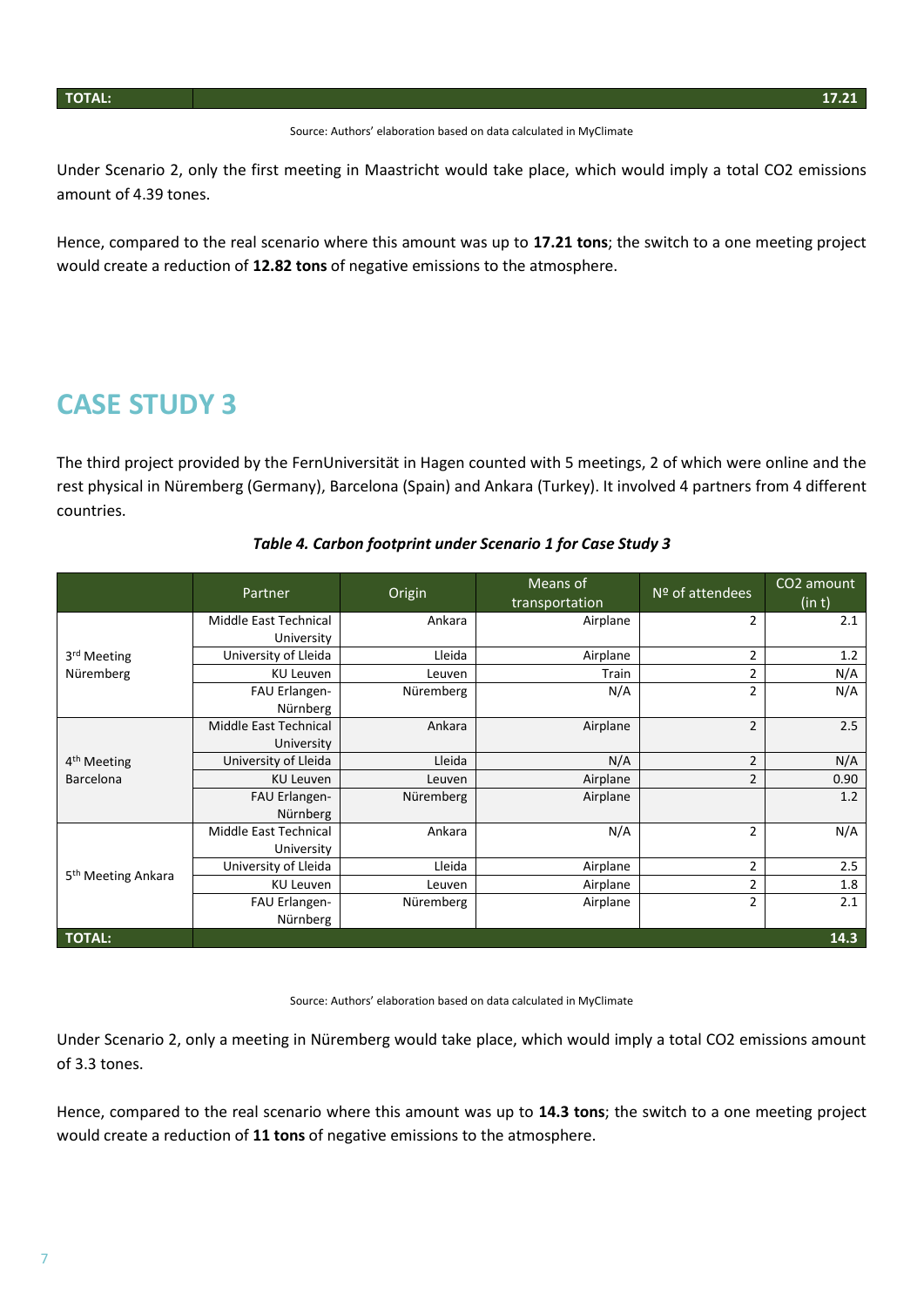The first project provided by the University of Jyväskylä counted with 3 physical meetings in Hagen (Germany), Lisbon (Portugal) and Jyväskylä (Finland). It involved 4 partners located in 4 different countries.

|                                | Partner                 | Origin            | Means of<br>transportation | $No$ of attendees | CO <sub>2</sub> amount<br>(in t) |
|--------------------------------|-------------------------|-------------------|----------------------------|-------------------|----------------------------------|
|                                | University of Jyväskylä | Jyväskylä         | Airplane                   | $\overline{2}$    | 1.6                              |
|                                | FernUniversität in      | <b>Düsseldorf</b> | Airplane                   | $\overline{2}$    | N/A                              |
| 1 <sup>st</sup> Meeting Hagen  | Hagen                   |                   |                            |                   |                                  |
|                                | Anadolu University      | Ankara            | N/A                        | $\overline{2}$    | 1.7                              |
|                                | Universidade Aberta     | Lisbon            | Airplane                   | $\overline{2}$    | 1.4                              |
|                                | University of Jyväskylä | Jyväskylä         | Airplane                   | $\overline{2}$    | 2.7                              |
|                                | FernUniversität in      | Düsseldorf        | Airplane                   | $\overline{2}$    | 1.4                              |
| 2 <sup>nd</sup> Meeting Lisbon | Hagen                   |                   |                            |                   |                                  |
|                                | Anadolu University      | Ankara            | Airplane                   | $\overline{2}$    | 2.4                              |
|                                | Universidade Aberta     | Lisbon            | N/A                        | $\overline{2}$    | N/A                              |
| 3rd Meeting                    | University of Jyväskylä | Jyväskylä         | N/A                        | 2                 | N/A                              |
| Jyväskylä                      | FernUniversität in      | Düsseldorf        | Airplane                   | 2                 | $1.6\,$                          |
|                                | Hagen                   |                   |                            |                   |                                  |
|                                | Anadolu University      | Ankara            | Airplane                   |                   | 2.1                              |
|                                | Universidade Aberta     | Lisbon            | Airplane                   | 2                 | 2.7                              |
| <b>TOTAL:</b>                  |                         |                   |                            |                   | 17.6                             |

#### *Table 5. Carbon footprint under Scenario 1 for Case Study 4*

Source: Authors' elaboration based on data calculated in MyClimate

Under Scenario 2, only the first meeting in Düsseldorf would take place, which would imply a total CO2 emissions amount of 4.7 tones.

Hence, compared to the real scenario where this amount was up to **17.6 tons**; the switch to a one meeting project would create a reduction of **12.9 tons** of negative emissions to the atmosphere.

## *CASE STUDY 5*

The second project provided by the University of Jyväskylä counted with 3 physical meetings in Dublin (Ireland), Brussels (Belgium) and Barcelona (Spain). It involved 5 partners located in 5 different countries.

|                                  | Partner                 | Origin           | Means of<br>transportation | $N9$ of attendees | CO2 amount<br>(in t) |
|----------------------------------|-------------------------|------------------|----------------------------|-------------------|----------------------|
|                                  | Uninettuno              | Rome             | Airplane                   | ے                 | 1.4                  |
|                                  | Universitat Oberta de   | <b>Barcelona</b> | Airplane                   |                   | 1.1                  |
|                                  | Catalunya               |                  |                            |                   |                      |
| 1 <sup>st</sup> Meeting Dublin   | Dublin City University  | <b>Dublin</b>    | N/A                        |                   | N/A                  |
|                                  | Open Universiteit       | Heerlen          | Airplane                   |                   | 0.72                 |
|                                  | University of Jyväskylä | Jyväskylä        | Airplane                   |                   | 1.9                  |
|                                  | Uninettuno              | Rome             | Airplane                   | C.                | 0.95                 |
| 2 <sup>nd</sup> Meeting Brussels | Universitat Oberta de   | Barcelona        | Airplane                   | 2                 | 0.9                  |

#### *Table 6. Carbon footprint under Scenario 1 for Case Study 5*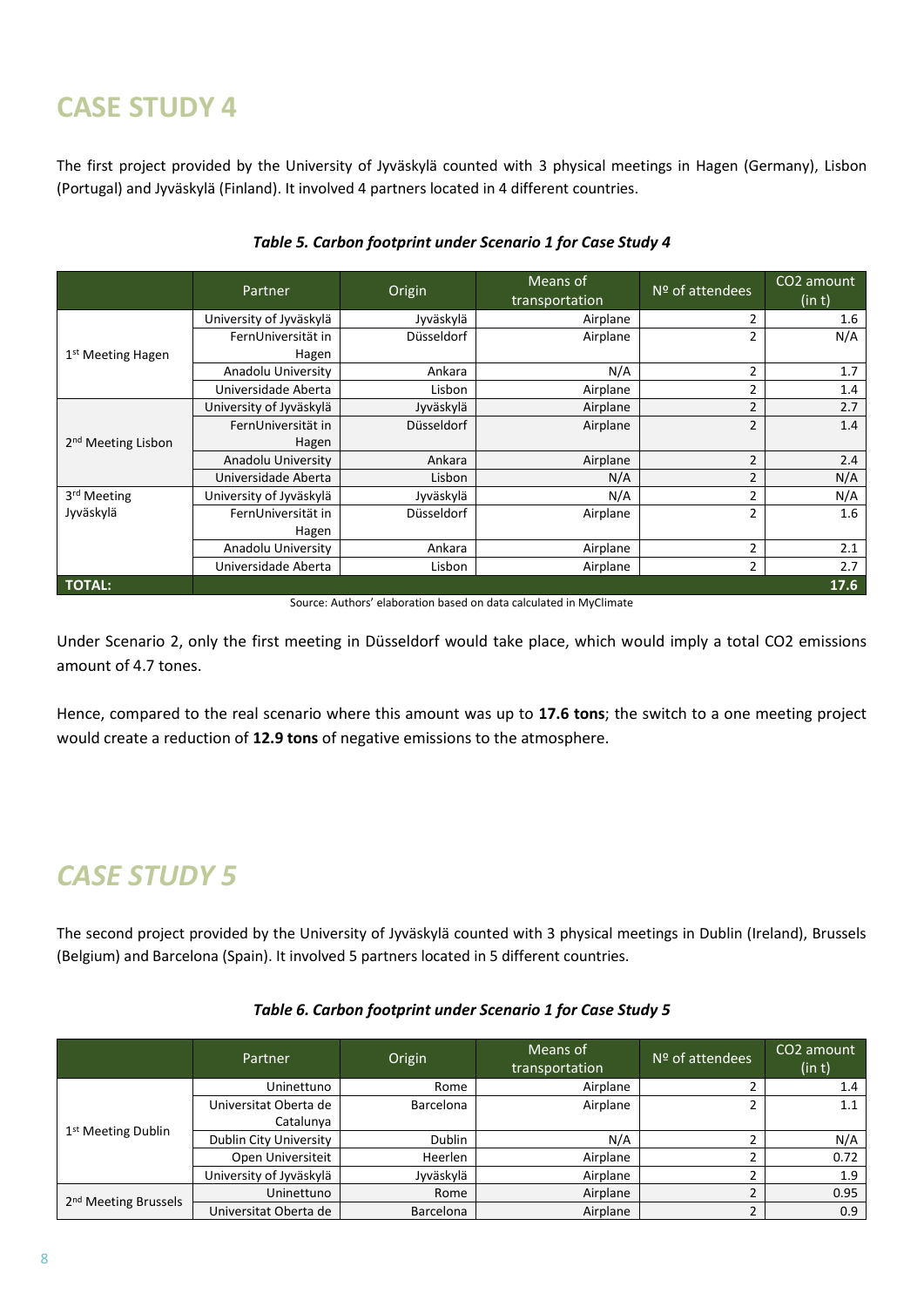|                  | Catalunya               |                  |          |                |       |
|------------------|-------------------------|------------------|----------|----------------|-------|
|                  | Dublin City University  | <b>Dublin</b>    | Airplane | h              | 0.74  |
|                  | Open Universiteit       | Heerlen          | N/A      | $\overline{2}$ | N/A   |
|                  | University of Jyväskylä | Jyväskylä        |          | C              | 1.6   |
| 3rd Meeting      | Uninettuno              | Rome             | N/A      | h              | 0.77  |
| <b>Barcelona</b> | Universitat Oberta de   | <b>Barcelona</b> | Airplane | 2              | N/A   |
|                  | Catalunya               |                  |          |                |       |
|                  | Dublin City University  | <b>Dublin</b>    | Airplane | h              | 1.1   |
|                  | Open Universiteit       | Heerlen          | Airplane | h              | 0.98  |
|                  | University of Jyväskylä | Jyväskylä        |          | 2              | 2.3   |
| TOTAL:           |                         |                  |          |                | 14.46 |

| Source: Authors' elaboration based on data calculated in MyClimate |  |  |  |  |  |  |  |
|--------------------------------------------------------------------|--|--|--|--|--|--|--|
|--------------------------------------------------------------------|--|--|--|--|--|--|--|

Under Scenario 2, only a meeting in Rome would take place, we provide the calculations of the environmental footprint of this meeting in [Table 7.](#page-8-0) As it can be observed, this initial meeting would have had an environmental impact translated into 4.79 tons of CO2 emissions.

Hence, compared to the real scenario where this amount was up to **14.46 tons**; the switch to a one meeting project would create a reduction of **9.68 tons** of negative emissions to the atmosphere.

#### *Table 7. Carbon footprint under Scenario 2 for Case Study 5*

<span id="page-8-0"></span>

|                         | Partner                 | Origin        | Means of<br>transportation | $N9$ of attendees | CO <sub>2</sub> amount<br>(in t) |
|-------------------------|-------------------------|---------------|----------------------------|-------------------|----------------------------------|
|                         | Uninettuno              | Rome          | N/A                        |                   | N/A                              |
|                         | Universitat Oberta de   | Barcelona     | Airplane                   |                   | 0.39                             |
|                         | Catalunya               |               |                            |                   |                                  |
| <b>ONE Meeting Rome</b> | Dublin City University  | <b>Dublin</b> | Airplane                   |                   | 1.4                              |
|                         | Open Universiteit       | Heerlen       | Airplane                   |                   |                                  |
|                         | University of Jyväskylä | Jyväskylä     | Airplane                   | ∍                 |                                  |
| <b>TOTAL:</b>           |                         |               |                            |                   | 4.79                             |

Source: Authors' elaboration based on data calculated in MyClimate

## **CASE STUDY 6**

The first project provided by EUCEN counted with 3 physical meetings in Nicosia (Cyprus), Pitesti (Romania) and Abo (Finland). It involved 6 partners located in 5 different countries.

|                         | Partner                      | Origin          | $N^{\circ}$ of<br>Means of<br>attendees<br>transportation |   | CO <sub>2</sub><br>amount<br>(in t) |
|-------------------------|------------------------------|-----------------|-----------------------------------------------------------|---|-------------------------------------|
|                         | Åbo Akademi<br>University    | Vaasa           | Airplane                                                  | 2 | 2.2                                 |
|                         | <b>EUCEN</b>                 | <b>Brussels</b> | Airplane                                                  | 2 | 2                                   |
| 1 <sup>st</sup> Meeting | <b>CARDET</b>                | Nicosia         | N/A                                                       | 2 | N/A                                 |
| Nicosia                 | Universitatea Din<br>Pitești | Pitești         | Airplane                                                  | 2 | 0.97                                |
|                         | Innovade                     | Nicosia         | N/A                                                       | 2 | N/A                                 |
|                         | Latvijas                     | Riga            | Airplane                                                  | 2 | 1.8                                 |

#### *Table 8. Carbon footprint under Scenario 1 for Case Study 6*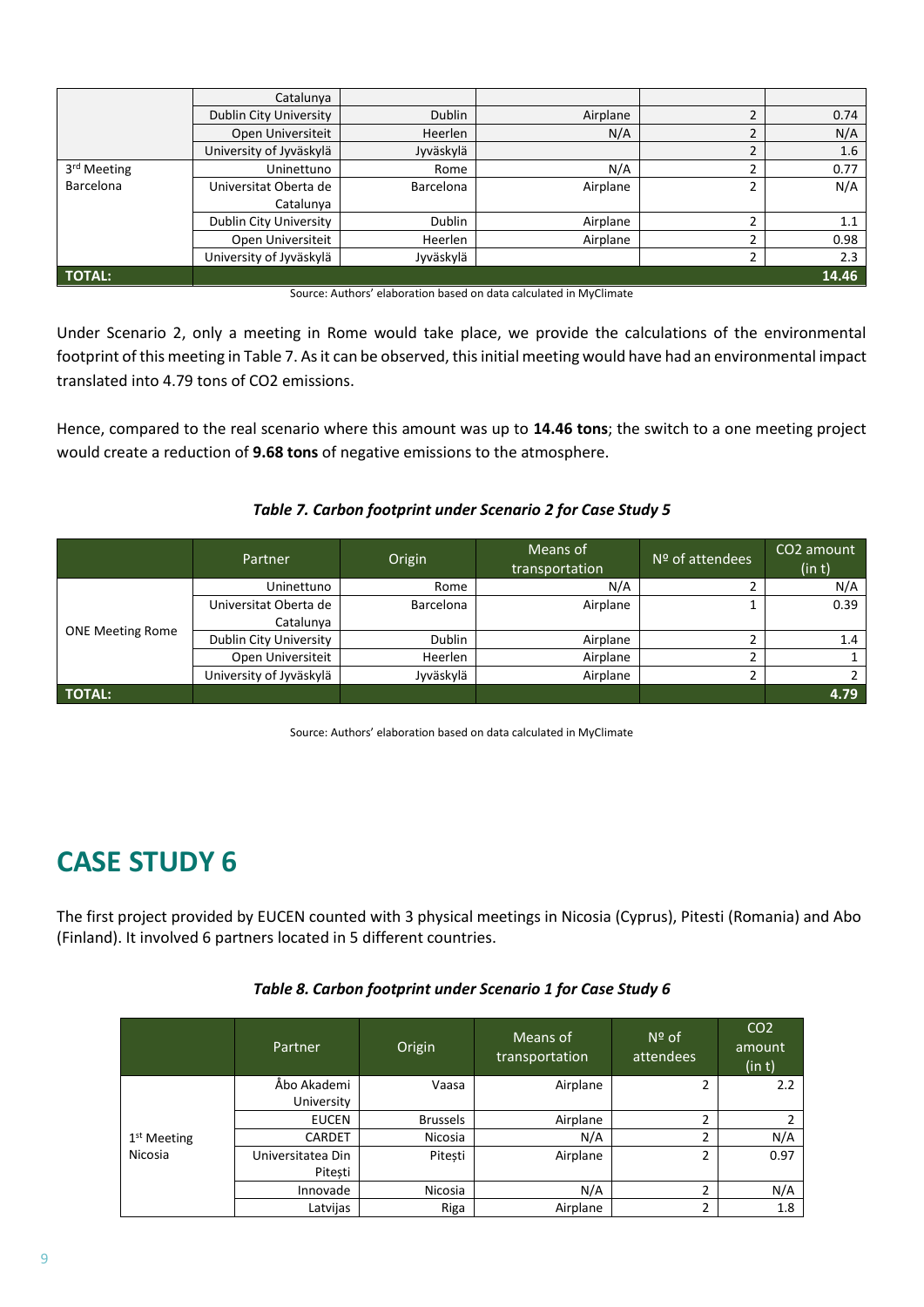|                         | Universitate      |                 |          |                |       |
|-------------------------|-------------------|-----------------|----------|----------------|-------|
|                         | Åbo Akademi       | Vaasa           | Airplane | $\overline{2}$ | 1.5   |
|                         | University        |                 |          |                |       |
|                         | <b>EUCEN</b>      | <b>Brussels</b> | Airplane | $\overline{2}$ | 1.3   |
| 2 <sup>nd</sup> Meeting | <b>CARDET</b>     | Nicosia         | Airplane | $\overline{2}$ | 0.97  |
| Pitești                 | Universitatea Din | Pitești         | N/A      | $\overline{2}$ | N/A   |
|                         | Pitesti           |                 |          |                |       |
|                         | Innovade          | Nicosia         | Airplane | $\overline{2}$ | 0.97  |
|                         | Latvijas          | Riga            | Airplane | $\overline{2}$ | 1.1   |
|                         | Universitate      |                 |          |                |       |
|                         | Åbo Akademi       | Vaasa           | N/A      | $\overline{2}$ | N/A   |
|                         | University        |                 |          |                |       |
|                         | <b>EUCEN</b>      | <b>Brussels</b> | Airplane | $\overline{2}$ | 1.3   |
| 3rd Meeting             | <b>CARDET</b>     | Nicosia         | Airplane | 2              | 2.2   |
| Åbo                     | Universitatea Din | Pitesti         | Airplane | $\overline{2}$ | 1.5   |
|                         | Pitești           |                 |          |                |       |
|                         | Innovade          | Nicosia         | Airplane | $\overline{2}$ | 2.2   |
|                         | Latvijas          | Riga            | Airplane | $\overline{2}$ | 0.69  |
|                         | Universitate      |                 |          |                |       |
| TOTAL:                  |                   |                 |          |                | 20.69 |

Source: Authors' elaboration based on data calculated in MyClimate

Under Scenario 2, only the third meeting in Åbo would take place, which would imply a total CO2 emissions amount of 7.89 tones.

Hence, compared to the real scenario where this amount was up to **20.69 tons**; the switch to a one meeting project would create a reduction of **12.8 tons** of negative emissions to the atmosphere.

### **CASE STUDY 7**

The second project provided by EUCEN counted with 6 physical meetings in Barcelona (Spain), Valetta (Malta), Cagliari (Italy), Iași (Romania) and Brussels (Belgium). It involved 11 partners located in 8 different countries, although only three of the organisations – located in the same country- will participate in the last meeting in Brussels.

|                            | Partner               | Origin          | Means of<br>transportation | $N^{\circ}$ of<br>attendees | CO <sub>2</sub><br>amount<br>(in t) |
|----------------------------|-----------------------|-----------------|----------------------------|-----------------------------|-------------------------------------|
|                            | <b>EUCEN</b>          | <b>Brussels</b> | N/A                        | 2                           | N/A                                 |
|                            | European              | <b>Brussels</b> | N/A                        | 1                           | N/A                                 |
|                            | <b>Students Union</b> |                 |                            |                             |                                     |
|                            | Johannes              | Mainz           | Airplane                   | $\mathbf{1}$                | 0.243                               |
|                            | Gutenberg-            |                 |                            |                             |                                     |
|                            | Universität Mainz     |                 |                            |                             |                                     |
|                            | Maynooth              | Maynooth        | Airplane                   | $\mathbf{1}$                | 0.37                                |
| $1st$ Meeting<br>Barcelona | University            |                 |                            |                             |                                     |
|                            | University of         | Turku           | Airplane                   | $\mathbf{1}$                | 0.57                                |
|                            | Turku                 |                 |                            |                             |                                     |
|                            | University of         | L-Imsida        | Airplane                   | 1                           | 0.68                                |
|                            | Malta                 |                 |                            |                             |                                     |
|                            | Università degli      | Cagliari        | Airplane                   | 1                           | 0.52                                |
|                            | Studi di Cagliari     |                 |                            |                             |                                     |
|                            | Gheorghe Asachi       | lași            | Airplane                   | 1                           | 0.65                                |

|  |  |  | Table 9. Carbon footprint under Scenario 1 for Case Study 7 |
|--|--|--|-------------------------------------------------------------|
|--|--|--|-------------------------------------------------------------|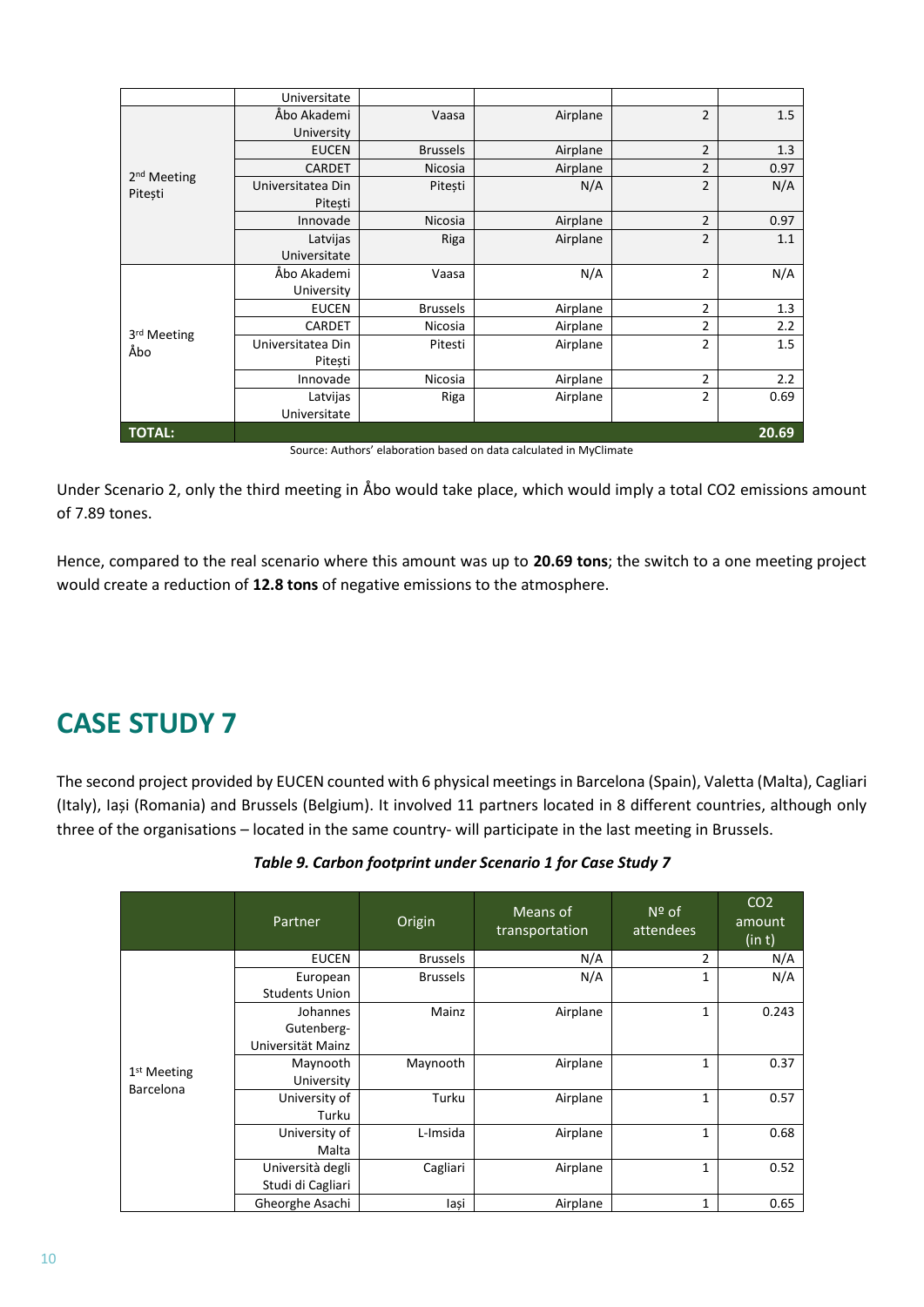|                         | Technical                  |                 |          |              |      |
|-------------------------|----------------------------|-----------------|----------|--------------|------|
|                         | University of Iași         |                 |          |              |      |
|                         | Fundació                   | Barcelona       | Airplane | $\mathbf{1}$ | 0.45 |
|                         | Solidaritat UB             |                 |          |              |      |
|                         | <b>NOTUS</b>               | Barcelona       | Airplane | 1            | 0.45 |
|                         | SOLIDAR                    | <b>Brussels</b> | N/A      | 1            | N/A  |
|                         | Foundation                 |                 |          |              |      |
|                         | <b>EUCEN</b>               | <b>Brussels</b> | Airplane | $\mathbf 2$  | 1.4  |
|                         | European                   | <b>Brussels</b> | Airplane | $\mathbf 1$  | 0.68 |
|                         | <b>Students Union</b>      |                 |          |              |      |
|                         | Johannes                   | Mainz           | Airplane | $\mathbf 1$  | 0.61 |
|                         | Gutenberg-                 |                 |          |              |      |
|                         | Universität Mainz          |                 |          |              |      |
|                         | Maynooth                   | Maynooth        | Airplane | $\mathbf 1$  | 0.91 |
|                         | University                 |                 |          |              |      |
|                         | University of              | Turku           | Airplane | 1            | 0.98 |
|                         | Turku                      |                 |          |              |      |
| 2 <sup>nd</sup> Meeting | University of              | L-Imsida        | N/A      | $\mathbf 1$  | N/A  |
| Valetta                 | Malta                      |                 |          |              |      |
|                         | Università degli           | Cagliari        | Airplane | 1            | 0.32 |
|                         | Studi di Cagliari          |                 |          |              |      |
|                         | Gheorghe Asachi            | lași            | Airplane | 1            | 0.62 |
|                         | Technical                  |                 |          |              |      |
|                         | University of lasi         |                 |          |              |      |
|                         | Fundació                   | Barcelona       | Airplane | $\mathbf{1}$ | 0.49 |
|                         | Solidaritat UB             |                 |          |              |      |
|                         | <b>NOTUS</b>               | Barcelona       | Airplane | 1            | 0.49 |
|                         | SOLIDAR                    | <b>Brussels</b> | Airplane | $\mathbf{1}$ | 0.68 |
|                         | Foundation<br><b>EUCEN</b> | <b>Brussels</b> | Airplane | $\mathbf 2$  | 1    |
|                         | European                   | <b>Brussels</b> | Airplane | $\mathbf 1$  | 0.52 |
|                         | <b>Students Union</b>      |                 |          |              |      |
|                         | Johannes                   | Mainz           | Airplane | $\mathbf{1}$ | 0.48 |
|                         | Gutenberg-                 |                 |          |              |      |
|                         | Universität Mainz          |                 |          |              |      |
|                         | Maynooth                   | Maynooth        | Airplane | $\mathbf{1}$ | 0.71 |
|                         | University                 |                 |          |              |      |
|                         | University of              | Turku           | Airplane | 1            | 0.91 |
|                         | Turku                      |                 |          |              |      |
| 3rd Meeting             | University of              | L-Imsida        | Airplane | $\mathbf 1$  | 0.32 |
| Cagliari                | Malta                      |                 |          |              |      |
|                         | Università degli           | Cagliari        | N/A      | 1            | N/A  |
|                         | Studi di Cagliari          |                 |          |              |      |
|                         | Gheorghe Asachi            | lași            | Airplane | 1            | 0.64 |
|                         | Technical                  |                 |          |              |      |
|                         | University of Iași         |                 |          |              |      |
|                         | Fundació                   | Barcelona       | Airplane | $\mathbf{1}$ | 0.33 |
|                         | Solidaritat UB             |                 |          |              |      |
|                         | <b>NOTUS</b>               | Barcelona       | Airplane | 1            | 0.33 |
|                         | SOLIDAR                    | <b>Brussels</b> | Airplane | $\mathbf 1$  | 0.52 |
|                         | Foundation                 |                 |          |              |      |
|                         | <b>EUCEN</b>               | <b>Brussels</b> | Airplane | $\mathbf 2$  | 1.3  |
|                         | European                   | <b>Brussels</b> | Airplane | 1            | 0.64 |
|                         | <b>Students Union</b>      |                 |          |              |      |
|                         | Johannes                   | Mainz           | Airplane | $\mathbf 1$  | 0.54 |
|                         | Gutenberg-                 |                 |          |              |      |
|                         | Universität Mainz          |                 |          |              |      |
| 4 <sup>th</sup> Meeting | Maynooth                   | Maynooth        | Airplane | $\mathbf 1$  | 0.89 |
| lași                    | University                 |                 |          |              |      |
|                         | University of              | Turku           | Airplane | $\mathbf 1$  | 0.57 |
|                         | Turku                      |                 |          |              |      |
|                         | University of<br>Malta     | L-Imsida        | Airplane | $\mathbf 1$  | 0.62 |
|                         | Università degli           |                 |          |              |      |
|                         | Studi di Cagliari          | Cagliari        | Airplane | $\mathbf 1$  | 0.64 |
|                         |                            |                 |          |              |      |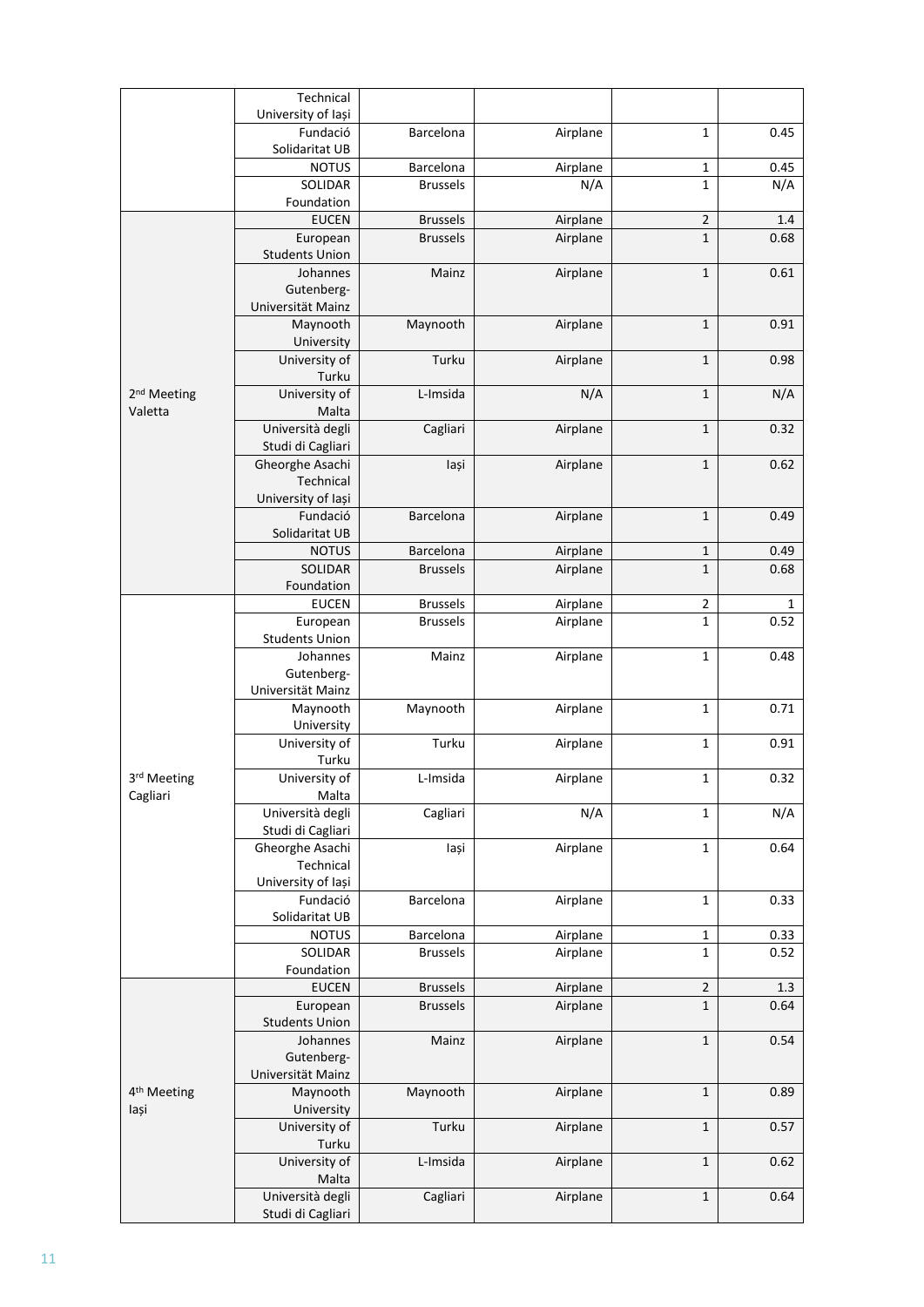|                         | Gheorghe Asachi                      | lași                                                                                                                                                                                                                                                          | N/A                                                                     | $\mathbf{1}$                                                                                             | N/A                                                                                                                                        |                                                                            |
|-------------------------|--------------------------------------|---------------------------------------------------------------------------------------------------------------------------------------------------------------------------------------------------------------------------------------------------------------|-------------------------------------------------------------------------|----------------------------------------------------------------------------------------------------------|--------------------------------------------------------------------------------------------------------------------------------------------|----------------------------------------------------------------------------|
|                         | Technical                            |                                                                                                                                                                                                                                                               |                                                                         |                                                                                                          |                                                                                                                                            |                                                                            |
|                         | University of Iași                   |                                                                                                                                                                                                                                                               |                                                                         |                                                                                                          |                                                                                                                                            |                                                                            |
|                         | Fundació                             | Barcelona                                                                                                                                                                                                                                                     | Airplane                                                                | $\mathbf{1}$                                                                                             | 0.77                                                                                                                                       |                                                                            |
|                         | Solidaritat UB                       |                                                                                                                                                                                                                                                               |                                                                         |                                                                                                          |                                                                                                                                            |                                                                            |
|                         | <b>NOTUS</b>                         | Barcelona                                                                                                                                                                                                                                                     | Airplane                                                                | $\mathbf{1}$                                                                                             | 0.77                                                                                                                                       |                                                                            |
|                         | SOLIDAR                              | <b>Brussels</b>                                                                                                                                                                                                                                               | Airplane                                                                | $\mathbf 1$                                                                                              |                                                                                                                                            |                                                                            |
|                         | Foundation                           |                                                                                                                                                                                                                                                               |                                                                         |                                                                                                          |                                                                                                                                            |                                                                            |
|                         | <b>EUCEN</b>                         | <b>Brussels</b>                                                                                                                                                                                                                                               | Airplane                                                                | $\mathbf{2}$                                                                                             | 0.90                                                                                                                                       | Authors'                                                                   |
|                         | European                             | <b>Brussels</b>                                                                                                                                                                                                                                               | Airplane                                                                |                                                                                                          | 0.45                                                                                                                                       |                                                                            |
|                         |                                      |                                                                                                                                                                                                                                                               |                                                                         |                                                                                                          |                                                                                                                                            |                                                                            |
|                         |                                      |                                                                                                                                                                                                                                                               |                                                                         |                                                                                                          |                                                                                                                                            |                                                                            |
|                         |                                      |                                                                                                                                                                                                                                                               |                                                                         |                                                                                                          |                                                                                                                                            |                                                                            |
|                         |                                      |                                                                                                                                                                                                                                                               |                                                                         |                                                                                                          |                                                                                                                                            |                                                                            |
|                         |                                      |                                                                                                                                                                                                                                                               |                                                                         |                                                                                                          |                                                                                                                                            |                                                                            |
|                         |                                      |                                                                                                                                                                                                                                                               |                                                                         |                                                                                                          |                                                                                                                                            |                                                                            |
|                         |                                      |                                                                                                                                                                                                                                                               |                                                                         |                                                                                                          |                                                                                                                                            |                                                                            |
|                         |                                      |                                                                                                                                                                                                                                                               |                                                                         |                                                                                                          |                                                                                                                                            |                                                                            |
|                         |                                      |                                                                                                                                                                                                                                                               |                                                                         |                                                                                                          |                                                                                                                                            |                                                                            |
|                         |                                      |                                                                                                                                                                                                                                                               |                                                                         |                                                                                                          |                                                                                                                                            |                                                                            |
|                         |                                      |                                                                                                                                                                                                                                                               |                                                                         |                                                                                                          |                                                                                                                                            |                                                                            |
|                         |                                      |                                                                                                                                                                                                                                                               |                                                                         |                                                                                                          |                                                                                                                                            |                                                                            |
|                         |                                      |                                                                                                                                                                                                                                                               |                                                                         |                                                                                                          |                                                                                                                                            |                                                                            |
|                         |                                      |                                                                                                                                                                                                                                                               |                                                                         |                                                                                                          |                                                                                                                                            |                                                                            |
|                         |                                      |                                                                                                                                                                                                                                                               |                                                                         |                                                                                                          |                                                                                                                                            |                                                                            |
|                         | Solidaritat UB                       |                                                                                                                                                                                                                                                               |                                                                         |                                                                                                          |                                                                                                                                            |                                                                            |
|                         | <b>NOTUS</b>                         | Barcelona                                                                                                                                                                                                                                                     |                                                                         |                                                                                                          |                                                                                                                                            |                                                                            |
|                         | SOLIDAR                              | <b>Brussels</b>                                                                                                                                                                                                                                               |                                                                         | $\mathbf{1}$                                                                                             |                                                                                                                                            |                                                                            |
|                         | Foundation                           |                                                                                                                                                                                                                                                               |                                                                         |                                                                                                          |                                                                                                                                            |                                                                            |
|                         | <b>EUCEN</b>                         | <b>Brussels</b>                                                                                                                                                                                                                                               | N/A                                                                     | $\overline{2}$                                                                                           | N/A                                                                                                                                        |                                                                            |
| 6 <sup>th</sup> Meeting | Fundació                             | Barcelona                                                                                                                                                                                                                                                     | Airplane                                                                | $\mathbf{1}$                                                                                             | 0.45                                                                                                                                       |                                                                            |
| <b>Brussels</b>         | Solidaritat UB                       |                                                                                                                                                                                                                                                               |                                                                         |                                                                                                          |                                                                                                                                            |                                                                            |
|                         | <b>NOTUS</b>                         | Barcelona                                                                                                                                                                                                                                                     | Airplane                                                                | $\mathbf{1}$                                                                                             | 0.45                                                                                                                                       |                                                                            |
| <b>TOTAL:</b>           |                                      |                                                                                                                                                                                                                                                               |                                                                         |                                                                                                          | 30.44                                                                                                                                      |                                                                            |
|                         | 5 <sup>th</sup> Meeting<br>Barcelona | <b>Students Union</b><br>Johannes<br>Gutenberg-<br>Universität Mainz<br>Maynooth<br>University<br>University of<br>Turku<br>University of<br>Malta<br>Università degli<br>Studi di Cagliari<br>Gheorghe Asachi<br>Technical<br>University of Iași<br>Fundació | Mainz<br>Maynooth<br>Turku<br>L-Imsida<br>Cagliari<br>lași<br>Barcelona | Airplane<br>Airplane<br>Airplane<br>Airplane<br>Airplane<br>Airplane<br>Airplane<br>Airplane<br>Airplane | $\mathbf{1}$<br>$\mathbf{1}$<br>$\mathbf{1}$<br>$\mathbf{1}$<br>$\mathbf{1}$<br>$\mathbf{1}$<br>$\mathbf{1}$<br>$\mathbf 1$<br>$\mathbf 1$ | 0.64<br>0.45<br>0.56<br>0.91<br>0.49<br>0.33<br>0.77<br>N/A<br>N/A<br>0.45 |

| elaboration based on data calculated in MyClimate |  |
|---------------------------------------------------|--|
|---------------------------------------------------|--|

Under Scenario 2, only one meeting in Barcelona would take place, which would imply a total CO2 emissions amount of 3.92 tones.

Hence, compared to the real scenario where this amount was up to **30.44 tons**; the switch to a one meeting project would create a reduction of **26.51 tons** of negative emissions to the atmosphere.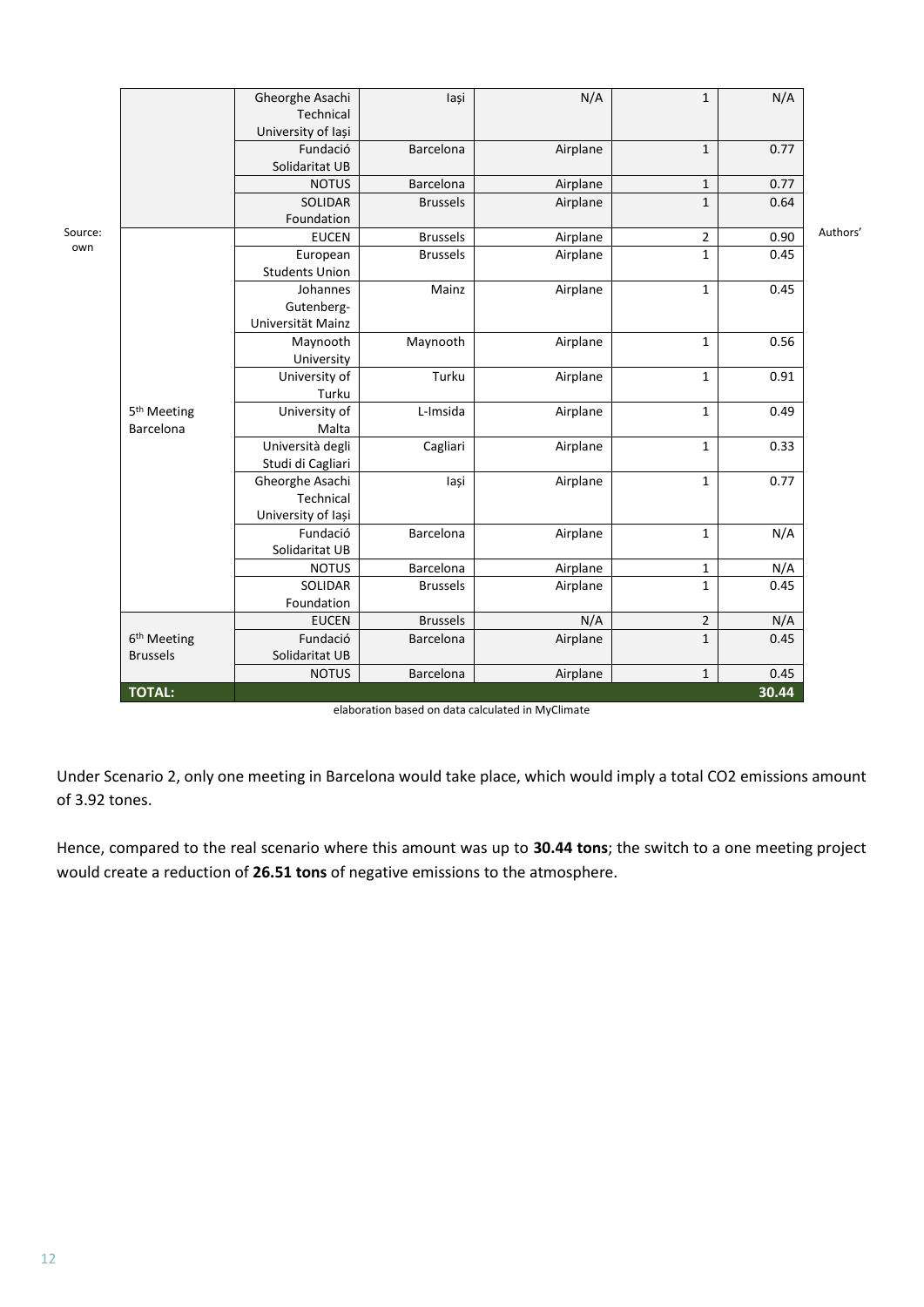The first project provided by the University of Milan Bicocca in Milan counted with 6 physical meetings in Lugano (Switzerland), Graz (Austria), Bellinzona (Switzerland), Istanbul (Turkey), Santander (Spain), Helsinki (Finland) and Maastricht (The Netherlands). It involved 4 partners in 4 different countries.

|                                     | Partner                                     | Origin          | Means of<br>transportation | Nº of attendees         | CO <sub>2</sub> amount<br>(in t) |
|-------------------------------------|---------------------------------------------|-----------------|----------------------------|-------------------------|----------------------------------|
|                                     | Scuola Universitaria                        | Lugano          | Airplane                   | 3                       | $\mathbf 1$                      |
|                                     | Professionale della                         |                 |                            |                         |                                  |
|                                     | Svizzera Italiana                           |                 |                            |                         |                                  |
| 1 <sup>st</sup> Meeting Brussels    | Vrije Universiteit                          | <b>Brussels</b> | N/A                        | 3                       | N/A                              |
|                                     | Brussel (VUB)                               |                 |                            |                         |                                  |
|                                     | <b>Graz University</b>                      | Graz            | Airplane                   | $\overline{2}$          | 1.2                              |
|                                     | Maastricht University                       | Maastricht      | Car                        | 4                       | 0.024                            |
|                                     | Scuola Universitaria                        | Lugano          | Airplane                   | 3                       | 1.6                              |
|                                     | Professionale della                         |                 |                            |                         |                                  |
|                                     | Svizzera Italiana                           |                 |                            |                         |                                  |
| 2 <sup>nd</sup> Meeting Graz        | Vrije Universiteit                          | <b>Brussels</b> | Airplane                   | 3                       | 1.2                              |
|                                     | Brussel (VUB)                               |                 |                            |                         |                                  |
|                                     | <b>Graz University</b>                      | Graz            | N/A                        | $\mathbf 2$             | 0                                |
|                                     | <b>Maastricht University</b>                | Maastricht      | Airplane                   | $\overline{\mathbf{4}}$ | 1.5                              |
|                                     | Scuola Universitaria                        | Lugano          | Train                      | 3                       | 0.008                            |
|                                     | Professionale della                         |                 |                            |                         |                                  |
| 3rd Meeting                         | Svizzera Italiana                           |                 |                            |                         |                                  |
| Bellinzona                          | Vrije Universiteit                          | <b>Brussels</b> | Airplane                   | 3                       | $1\,$                            |
|                                     | Brussel (VUB)                               |                 |                            |                         |                                  |
|                                     | <b>Graz University</b>                      | Graz            | Airplane                   | $\mathbf 2$             | 0.61<br>1.4                      |
|                                     | Maastricht University                       | Maastricht      | Airplane                   | 4                       | 0.63                             |
| 4 <sup>th</sup> Meeting<br>Istanbul | Scuola Universitaria<br>Professionale della | Lugano          | Airplane                   | $\mathbf{1}$            |                                  |
|                                     | Svizzera Italiana                           |                 |                            |                         |                                  |
|                                     | Vrije Universiteit                          | <b>Brussels</b> |                            | $\overline{2}$          | 1.6                              |
|                                     | Brussel (VUB)                               |                 | Airplane                   |                         |                                  |
|                                     | <b>Graz University</b>                      | Graz            | Airplane                   | $\mathbf 2$             | 0.99                             |
|                                     | <b>Maastricht University</b>                | Maastricht      | Airplane                   | 4                       | 3.2                              |
| 5 <sup>th</sup> Meeting             | Scuola Universitaria                        | Lugano          | Airplane                   | $\mathbf 1$             | 0.43                             |
| Santander                           | Professionale della                         |                 |                            |                         |                                  |
|                                     | Svizzera Italiana                           |                 |                            |                         |                                  |
|                                     | Vrije Universiteit                          | <b>Brussels</b> | Airplane                   | $\mathbf 1$             | 1.3                              |
|                                     | Brussel (VUB)                               |                 |                            |                         |                                  |
|                                     | <b>Graz University</b>                      | Graz            | Airplane                   | $\mathbf 2$             | 1.2                              |
|                                     | <b>Maastricht University</b>                | Maastricht      | Airplane                   | 3                       | 3.9                              |
| 6 <sup>th</sup> Meeting Helsinki    | Scuola Universitaria                        | Lugano          | Airplane                   | $\mathbf{1}$            | 0.66                             |
|                                     | Professionale della                         |                 |                            |                         |                                  |
|                                     | Svizzera Italiana                           |                 |                            |                         |                                  |
|                                     | Vrije Universiteit                          | <b>Brussels</b> | Car                        | $\overline{2}$          | 0.02                             |
|                                     | Brussel (VUB)                               |                 |                            |                         |                                  |
|                                     | <b>Graz University</b>                      | Graz            | Airplane                   | $\overline{2}$          | 0.76                             |
|                                     | <b>Maastricht University</b>                | Maastricht      | Airplane                   | 3                       | 1.8                              |
| <b>TOTAL:</b>                       |                                             |                 |                            |                         | 26.03                            |

#### *Table 10. Carbon footprint under Scenario 1 for Case Study 8*

Source: Authors' elaboration based on data calculated in MyClimate

Under Scenario 2, only the first meeting in Brussels would take place, which would imply a total CO2 emissions amount of 2.22 tones.

Hence, compared to the real scenario where this amount was up to **26.03 tons**; the switch to a one meeting project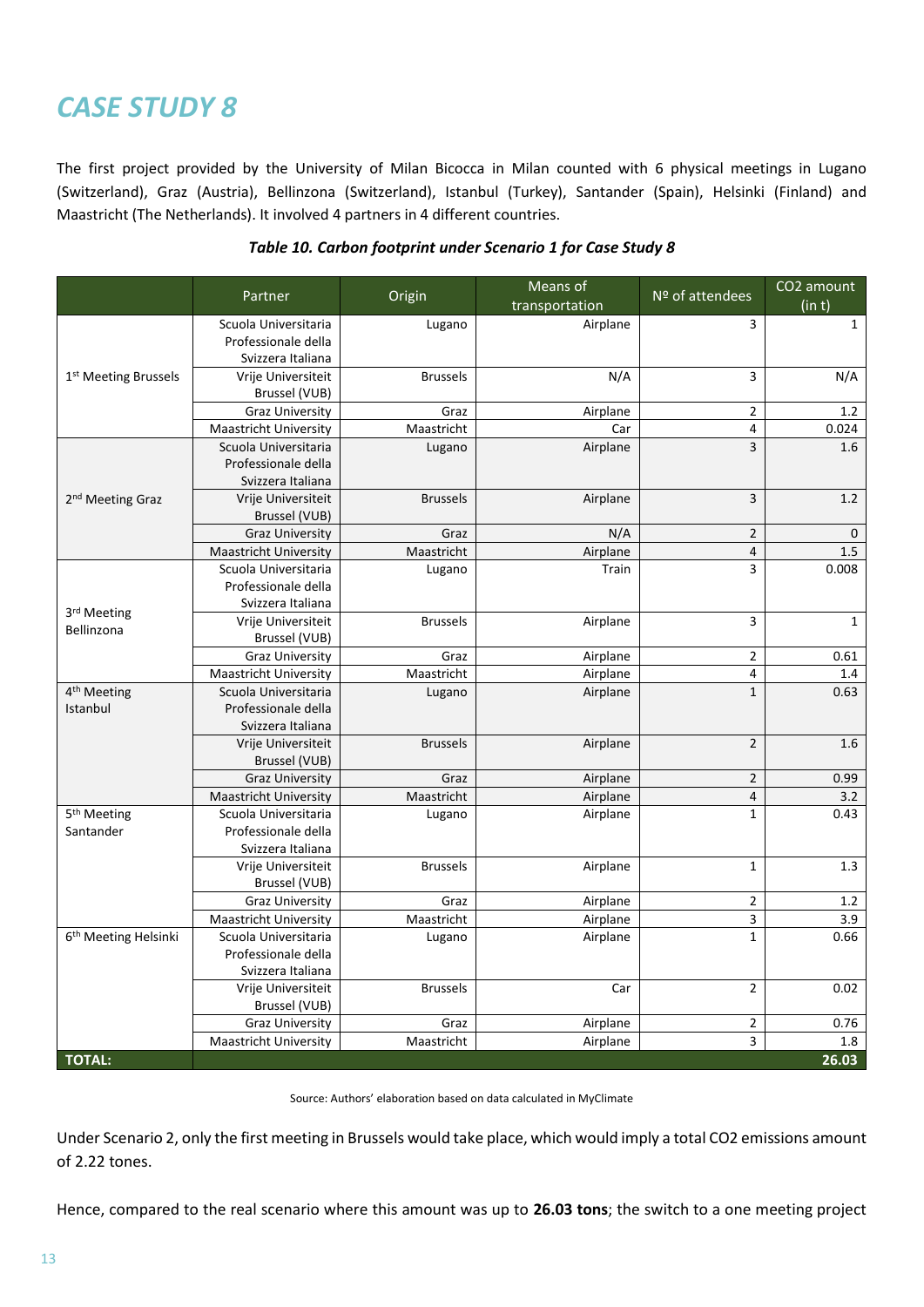would create a reduction of **23.81 tons** of negative emissions to the atmosphere.

### **CASE STUDY 9**

The first project provided by the University of Milan Bicocca in Milan counted with 3 physical meetings in Milan (Italy), Leitrim (Ireland) and Leeuwarden (The Netherlands). It involved 6 partners in 6 different countries.

|                                 | Partner                                     | Origin          | Means of<br>transportation | Nº of attendees | CO <sub>2</sub> amount<br>(in t) |
|---------------------------------|---------------------------------------------|-----------------|----------------------------|-----------------|----------------------------------|
|                                 | Università degli Studi                      | Milan           | N/A                        | $\overline{2}$  | N/A                              |
|                                 | di Milano-Bicocca                           |                 |                            |                 |                                  |
|                                 | Momentum Marketing                          | Leitrim         | Airplane                   | $\overline{2}$  | 1.1                              |
|                                 | Services Limited                            |                 |                            |                 |                                  |
|                                 | <b>Stichting Learning Hub</b>               | Leeuwarden      | Airplane                   | $\overline{2}$  | 0.80                             |
|                                 | Friesland                                   |                 |                            |                 |                                  |
| 1st Meeting Milan               | Universidade de                             | Aveiro          | Airplane                   | $\overline{2}$  | 1.1                              |
|                                 | Aveiro                                      |                 |                            |                 |                                  |
|                                 | European E-Learning                         | Copenhagen      | Airplane                   | $\overline{2}$  | 0.94                             |
|                                 | Institute                                   |                 |                            |                 |                                  |
|                                 | Mitropolitiko College                       | Maroussi Athens | Airplane                   | $\overline{2}$  | $1.1\,$                          |
|                                 | Anoymi Ekpaideytiki                         |                 |                            |                 |                                  |
|                                 | Etairia                                     | Milan           |                            |                 | 0.54                             |
|                                 | Università degli Studi<br>di Milano-Bicocca |                 | Airplane                   | $\mathbf 1$     |                                  |
|                                 | <b>Momentum Marketing</b>                   | Leitrim         | N/A                        | $\mathbf 1$     | N/A                              |
|                                 | Services Limited                            |                 |                            |                 |                                  |
|                                 | <b>Stichting Learning Hub</b>               | Leeuwarden      | Airplane                   | $\mathbf 1$     | 0.36                             |
|                                 | Friesland                                   |                 |                            |                 |                                  |
| 2 <sup>nd</sup> Meeting Leitrim | Universidade de                             | Aveiro          | Airplane                   | $\mathbf 1$     | 0.53                             |
|                                 | Aveiro                                      |                 |                            |                 |                                  |
|                                 | European E-Learning                         | Copenhagen      | Airplane                   | $\mathbf 1$     | 0.49                             |
|                                 | Institute                                   |                 |                            |                 |                                  |
|                                 | Mitropolitiko College                       | Maroussi Athens | Airplane                   | $\mathbf 1$     | $\mathbf 1$                      |
|                                 | Anoymi Ekpaideytiki                         |                 |                            |                 |                                  |
|                                 | Etairia                                     |                 |                            |                 |                                  |
|                                 | Università degli Studi                      | Milan           | Airplane                   | $\mathbf 1$     | 0.38                             |
|                                 | di Milano-Bicocca                           |                 |                            |                 |                                  |
|                                 | <b>Momentum Marketing</b>                   | Leitrim         | Airplane                   | $\mathbf 1$     | 0.36                             |
|                                 | Services Limited                            |                 |                            |                 |                                  |
|                                 | <b>Stichting Learning Hub</b>               | Leeuwarden      | N/A                        | $\mathbf{1}$    | N/A                              |
| 3rd Meeting<br>Leeuwarden       | Friesland                                   |                 |                            |                 |                                  |
|                                 | Universidade de                             | Aveiro          | Airplane                   | $\mathbf 1$     | 0.59                             |
|                                 | Aveiro                                      |                 |                            |                 |                                  |
|                                 | European E-Learning                         | Copenhagen      | Airplane                   | $\mathbf 1$     | 0.33                             |
|                                 | Institute                                   |                 |                            |                 |                                  |
|                                 | Mitropolitiko College                       | Maroussi Athens | Airplane                   | $\mathbf{1}$    | 0.79                             |
|                                 | Anoymi Ekpaideytiki                         |                 |                            |                 |                                  |
|                                 | Etairia                                     |                 |                            |                 |                                  |
| <b>TOTAL:</b>                   |                                             |                 |                            |                 | 10.41                            |

*Table 11. Carbon footprint under Scenario 1 for Case Study 9*

Source: Authors' elaboration based on data calculated in MyClimate

Under Scenario 2, only the first meeting in Milan would take place, which would imply a total CO2 emissions amount of 5.04 tones.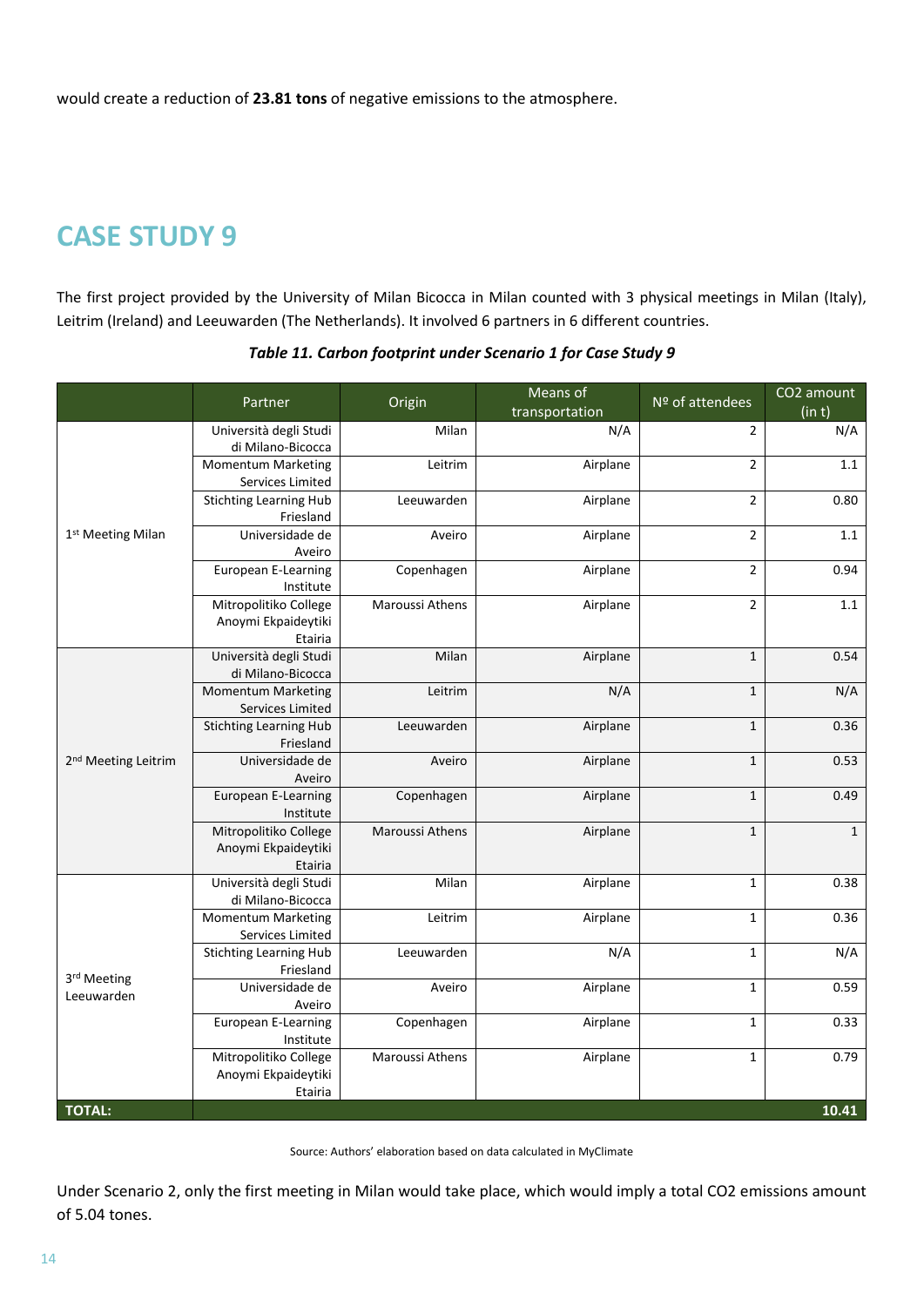Hence, compared to the real scenario where this amount was up to **10.41 tons**; the switch to a one meeting project would create a reduction of **5.37 tons** of negative emissions to the atmosphere.

### **CASE STUDY 10**

The first project provided by Momentum in Leitrim (Ireland) counted with 4 physical meetings in Münster (Germany), Leitrim (Ireland), Ljubljana (Slovenia) and Osijek (Croatia). It involved 5 partners in 4 different countries.

|                                 | Partner                                                  | Origin    | Means of<br>transportation | Nº of attendees | CO2 amount<br>(in t) |
|---------------------------------|----------------------------------------------------------|-----------|----------------------------|-----------------|----------------------|
|                                 | Fachhochschule<br>Münster                                | Münster   | N/A                        | $\overline{2}$  | N/A                  |
|                                 | Inovacijsko-Razvojni<br>Institut Univerze v<br>Ljubljani | Ljubljana | Airplane                   | $\mathbf{1}$    | 0.41                 |
| 1 <sup>st</sup> Meeting Münster | Sveuciliste Josipa Jurja<br>Strossmayera u<br>Osijeku    | Osijeku   | Airplane                   | $\mathbf 1$     | 0.47                 |
|                                 | <b>Momentum Marketing</b><br>Services                    | Leitrim   | Airplane                   | $\mathbf 1$     | 0.49                 |
|                                 | Univerza v Ljubljani                                     | Ljubljana | Airplane                   | $\mathbf{1}$    | 0.41                 |
|                                 | Fachhochschule<br>Münster                                | Münster   | Airplane                   | $\mathbf{1}$    | 0.49                 |
|                                 | Inovacijsko-Razvojni<br>Institut Univerze v<br>Ljubljani | Ljubljana | Airplane                   | $\mathbf 1$     | 0.68                 |
| 2 <sup>nd</sup> Meeting Leitrim | Sveuciliste Josipa Jurja<br>Strossmayera u<br>Osijeku    | Osijeku   | Airplane                   | $\mathbf 1$     | 0.79                 |
|                                 | <b>Momentum Marketing</b><br>Services                    | Leitrim   | N/A                        | $\mathbf{1}$    | N/A                  |
|                                 | Univerza v Ljubljani                                     | Ljubljana | Airplane                   | $\mathbf{1}$    | 0.68                 |
|                                 | Fachhochschule<br>Münster                                | Münster   | Airplane                   | $\mathbf{1}$    | 0.41                 |
| 3rd Meeting<br>Ljubljana        | Inovacijsko-Razvojni<br>Institut Univerze v<br>Ljubljani | Ljubljana | N/A                        | $\mathbf 1$     | N/A                  |
|                                 | Sveuciliste Josipa Jurja<br>Strossmayera u<br>Osijeku    | Osijeku   | Airplane                   | $\mathbf{1}$    | 0.26                 |
|                                 | <b>Momentum Marketing</b><br>Services                    | Leitrim   | Airplane                   | $\mathbf{1}$    | 0.68                 |
|                                 | Univerza v Ljubljani                                     | Ljubljana | N/A                        | $\mathbf{1}$    | N/A                  |
| 4 <sup>th</sup> Meeting Osijek  | Fachhochschule<br>Münster                                | Münster   | Airplane                   | $\mathbf 1$     | 0.47                 |

#### *Table 12. Carbon footprint under Scenario 1 for Case Study 10*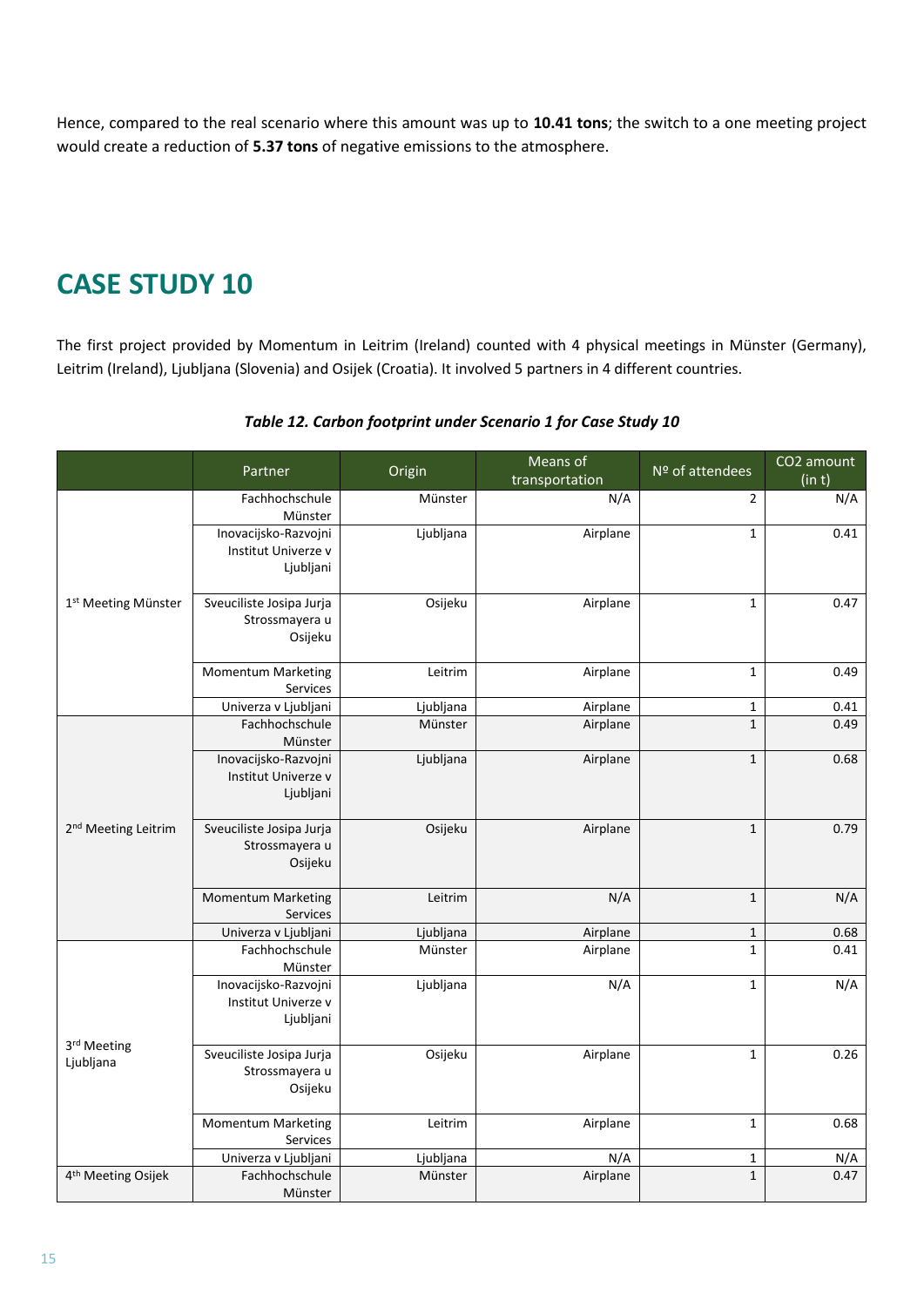|               | Inovacijsko-Razvojni<br>Institut Univerze v<br>Ljubljani | Ljubljana | Airplane |                | 0.26 |
|---------------|----------------------------------------------------------|-----------|----------|----------------|------|
|               | Sveuciliste Josipa Jurja<br>Strossmayera u<br>Osijeku    | Osijeku   | N/A      | 2              | N/A  |
|               | <b>Momentum Marketing</b><br>Services                    | Leitrim   | Airplane |                | 0.79 |
|               | Univerza v Ljubljani                                     | Ljubljana | Airplane | $\overline{2}$ | 0.26 |
| <b>TOTAL:</b> |                                                          |           |          |                | 7.55 |

Source: Authors' elaboration based on data calculated in MyClimate

Under Scenario 2, only the first meeting in Münster would take place, which would imply a total CO2 emissions amount of 1.77 tones.

Hence, compared to the real scenario where this amount was up to **7.55 tons**; the switch to a one meeting project would create a reduction of **5.78 tons** of negative emissions to the atmosphere.

### **CASE STUDY 11**

The first project provided by Momentum in Leitrim (Ireland) counted with 4 physical meetings in Vilnius (Lithuania), Akureyri (Iceland), Stockholm (Sweden) and London (United Kingdom). It involved 6 partners in 4 different countries.

#### *Table 13. Carbon footprint under Scenario 1 for Case Study 11*

|                                  | Partner                                               | Origin    | Means of<br>transportation | Nº of attendees | CO <sub>2</sub> amount<br>(in t) |
|----------------------------------|-------------------------------------------------------|-----------|----------------------------|-----------------|----------------------------------|
|                                  | Vilniaus Gedimno<br>Technikos<br>Universitetas        | Vilnius   | N/A                        | 1               | N/A                              |
|                                  | University of<br>Greenwich                            | London    | Airplane                   | $\mathbf{1}$    | 0.63                             |
| 1st Meeting Vilnius              | <b>Icelandic Tourism</b><br><b>Research Centre</b>    | Akureyri  | Airplane                   | $\mathbf{1}$    | 0.93                             |
|                                  | <b>Momentum Marketing</b><br>Services                 | Leitrim   | Airplane                   | $\mathbf{1}$    | 0.79                             |
|                                  | Swedish Tourism<br><b>Innovation Center</b>           | Stockholm | Airplane                   | $\mathbf{1}$    | 0.35                             |
|                                  | Canice Consulting Ltd                                 | Lisburn   | Airplane                   |                 | 0.73                             |
|                                  | <b>Vilniaus Gedimno</b><br>Technikos<br>Universitetas | Vilnius   | Airplane                   | $\overline{2}$  | 0.49                             |
| 2 <sup>nd</sup> Meeting Akureyri | University of<br>Greenwich                            | London    | Airplane                   | $\mathbf{1}$    | 0.68                             |
|                                  | <b>Icelandic Tourism</b><br><b>Research Centre</b>    | Akureyri  | N/A                        | $\mathbf{1}$    | N/A                              |
|                                  | <b>Momentum Marketing</b><br>Services                 | Leitrim   | Airplane                   | $\mathbf{1}$    | 0.53                             |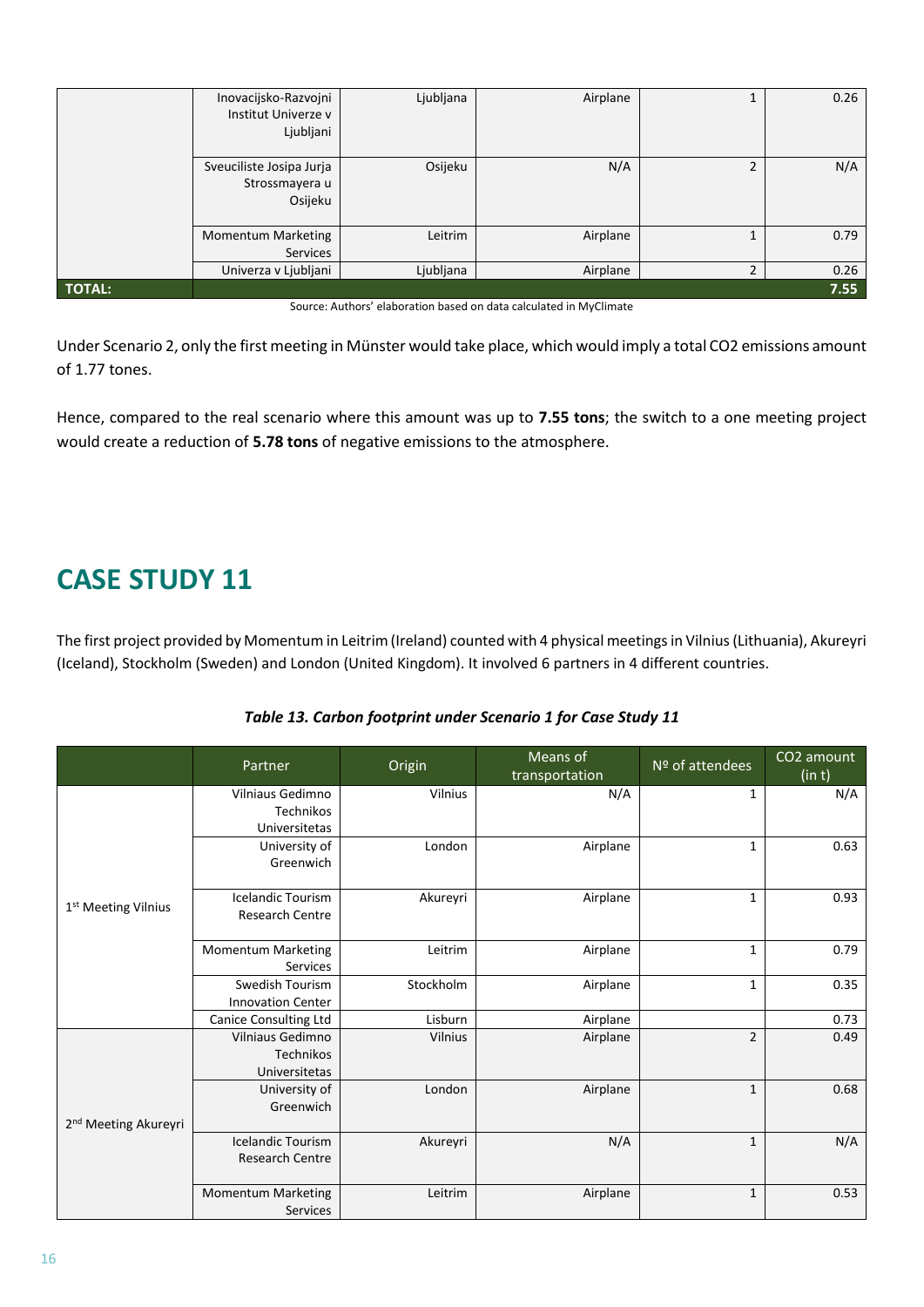|                                | Swedish Tourism<br><b>Innovation Center</b> | Stockholm | Airplane                                                           | $\mathbf{1}$   | 0.70  |
|--------------------------------|---------------------------------------------|-----------|--------------------------------------------------------------------|----------------|-------|
|                                | <b>Canice Consulting Ltd</b>                | Lisburn   | Airplane                                                           | $\mathbf{1}$   | 0.53  |
|                                | Vilniaus Gedimno                            | Vilnius   | Airplane                                                           | $\overline{2}$ | 0.351 |
|                                | Technikos                                   |           |                                                                    |                |       |
|                                | Universitetas                               |           |                                                                    |                |       |
|                                | University of                               | London    | Airplane                                                           | $\mathbf{1}$   | 0.54  |
|                                | Greenwich                                   |           |                                                                    |                |       |
| 3rd Meeting                    | <b>Icelandic Tourism</b>                    | Akureyri  | Airplane                                                           | $\mathbf{1}$   | 0.70  |
| Stockholm                      | <b>Research Centre</b>                      |           |                                                                    |                |       |
|                                |                                             |           |                                                                    |                |       |
|                                | <b>Momentum Marketing</b>                   | Leitrim   | Airplane                                                           | $\mathbf{1}$   | 0.64  |
|                                | <b>Services</b>                             |           |                                                                    |                |       |
|                                | Swedish Tourism                             | Stockholm | N/A                                                                | $\mathbf{1}$   | N/A   |
|                                | <b>Innovation Center</b>                    |           |                                                                    |                |       |
|                                | <b>Canice Consulting Ltd</b>                | Lisburn   | Airplane                                                           | $\mathbf{1}$   | 0.57  |
| 4 <sup>th</sup> Meeting London | Vilniaus Gedimno                            | Vilnius   | Airplane                                                           | $\overline{2}$ | 0.63  |
|                                | Technikos                                   |           |                                                                    |                |       |
|                                | Universitetas                               |           |                                                                    |                |       |
|                                | University of                               | London    | N/A                                                                | $\mathbf{1}$   | N/A   |
|                                | Greenwich                                   |           |                                                                    |                |       |
|                                | <b>Icelandic Tourism</b>                    | Akureyri  | Airplane                                                           | $\mathbf{1}$   | 0.68  |
|                                | <b>Research Centre</b>                      |           |                                                                    |                |       |
|                                |                                             |           |                                                                    |                |       |
|                                | <b>Momentum Marketing</b>                   | Leitrim   | Airplane                                                           | $\mathbf{1}$   | 0.34  |
|                                | <b>Services</b>                             |           |                                                                    |                |       |
|                                | Swedish Tourism                             | Stockholm | Airplane                                                           | $\mathbf{1}$   | 0.54  |
|                                | <b>Innovation Center</b>                    |           |                                                                    |                |       |
|                                | <b>Canice Consulting Ltd</b>                | Lisburn   |                                                                    | $\mathbf{1}$   | 0.79  |
| <b>TOTAL:</b>                  |                                             |           | Source: Authors' elaboration based on data calculated in MuClimate |                | 12.14 |

Source: Authors' elaboration based on data calculated in MyClimate

Under Scenario 2, only the first meeting in Vilnius would take place, which would imply a total CO2 emissions amount of 2.81 tones.

Hence, compared to the real scenario where this amount was up to **12.14 tons**; the switch to a one meeting project would create a reduction of **9.33 tons** of negative emissions to the atmosphere.

# **CASE STUDY 12**

The first project provided by Canice Consulting Ltd in Lisburn counted with 4 physical meetings in Milton Keynes (United Kingdom), Leitrim (Ireland), Lisburn (United Kingdom) and Istanbul (Turkey). It involved 6 partners in 5 different countries.

*Table 14. Carbon footprint under Scenario 1 for Case Study 1 of Canice Consulting*

|                                | Partner                    | Origin        | Means of<br>transportation | $N9$ of attendees | CO <sub>2</sub> amount<br>(in t) |
|--------------------------------|----------------------------|---------------|----------------------------|-------------------|----------------------------------|
| 1 <sup>st</sup> Meeting Milton | <b>National Enterprise</b> | Milton Keynes | N/A                        |                   | N/A                              |
|                                | Network                    |               |                            |                   |                                  |
| Keynes                         | ANCES                      | Malaga        | Airplane                   |                   | 0.62                             |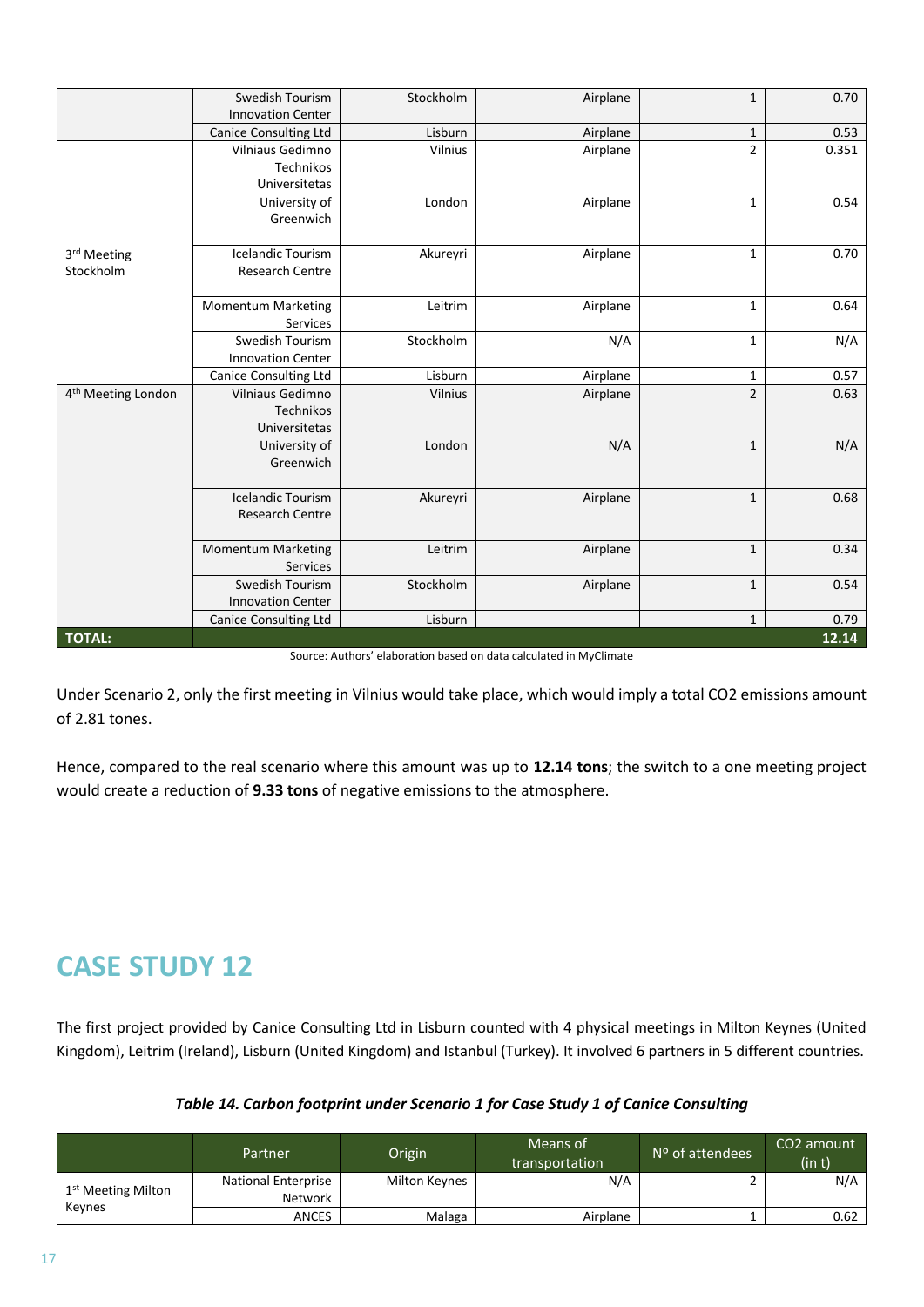|                                  | Northern Chamber of          | Szczecin             | Airplane | $\mathbf{1}$   | 0.44 |
|----------------------------------|------------------------------|----------------------|----------|----------------|------|
|                                  | Commerce                     |                      |          |                |      |
|                                  | <b>Momentum Marketing</b>    | Leitrim              | Airplane | $\mathbf{1}$   | 0.32 |
|                                  | Services                     |                      |          |                |      |
|                                  | ACEEU                        | Muenster             | Airplane | $\mathbf{1}$   | 0.31 |
|                                  | <b>Canice Consulting Ltd</b> | Lisburn              | Airplane | $\mathbf{1}$   | 0.3  |
|                                  | <b>National Enterprise</b>   | <b>Milton Keynes</b> | Airplane | $\overline{2}$ | 0.64 |
|                                  | Network                      |                      |          |                |      |
|                                  | <b>ANCES</b>                 | Malaga               | Airplane | $\mathbf 1$    | 0.67 |
|                                  | Northern Chamber of          | Szczecin             | Airplane | $\mathbf{1}$   | 0.59 |
| 2 <sup>nd</sup> Meeting Leitrim  | Commerce                     |                      |          |                |      |
|                                  | <b>Momentum Marketing</b>    | Leitrim              | N/A      | $\mathbf{1}$   | N/A  |
|                                  | Services                     |                      |          |                |      |
|                                  | <b>ACEEU</b>                 | Muenster             | Airplane | $\mathbf{1}$   | 0.46 |
|                                  | <b>Canice Consulting Ltd</b> | Lisburn              | Airplane | $\mathbf 1$    | 0.24 |
|                                  | <b>National Enterprise</b>   | <b>Milton Keynes</b> | Airplane | $\overline{2}$ | 0.60 |
| 3rd Meeting<br>Lisburn           | Network                      |                      |          |                |      |
|                                  | <b>ANCES</b>                 | Malaga               | Airplane | $\mathbf{1}$   | 0.73 |
|                                  | Northern Chamber of          | Szczecin             | Airplane | $\mathbf{1}$   | 0.53 |
|                                  | Commerce                     |                      |          |                |      |
|                                  | <b>Momentum Marketing</b>    | Leitrim              | Airplane | $\mathbf{1}$   | 0.24 |
|                                  | Services                     |                      |          |                |      |
|                                  | <b>ACEEU</b>                 | Muenster             | Airplane | $\mathbf{1}$   | 0.42 |
|                                  | <b>Canice Consulting Ltd</b> | Lisburn              | N/A      | $\mathbf{1}$   | N/A  |
| 4 <sup>th</sup> Meeting Istanbul | <b>National Enterprise</b>   | <b>Milton Keynes</b> | Airplane | $\overline{2}$ | 0.62 |
|                                  | Network                      |                      |          |                |      |
|                                  | <b>ANCES</b>                 | Malaga               | Airplane | $\mathbf{1}$   | 0.72 |
|                                  | Northern Chamber of          | Szczecin             | Airplane | $\mathbf{1}$   | 0.30 |
|                                  | Commerce                     |                      |          |                |      |
|                                  | <b>Momentum Marketing</b>    | Leitrim              | Airplane | $\mathbf{1}$   | 0.46 |
|                                  | Services                     |                      |          |                |      |
|                                  | <b>ACEEU</b>                 | Muenster             | Airplane | $\mathbf{1}$   | N/A  |
|                                  | <b>Canice Consulting Ltd</b> | Lisburn              | Airplane | $\mathbf 1$    | 0.42 |
| <b>TOTAL:</b>                    |                              |                      |          |                | 9.62 |

|  | Source: Authors' elaboration based on data calculated in MyClimate |
|--|--------------------------------------------------------------------|
|--|--------------------------------------------------------------------|

Under Scenario 2, only the first meeting in Milton Keynes would take place, which would imply a total CO2 emissions amount of 1.92 tones.

Hence, compared to the real scenario where this amount was up to **9.62 tons**; the switch to a one meeting project would create a reduction of **7.7 tons** of negative emissions to the atmosphere.

### **CASE STUDY 13**

The second project provided by Canice Consulting Ltd in Lisburn counted with 4 physical meetings in Szczecin (Poland), Madrid (Spain), Leitrim (Ireland) and Copenhagen (Denmark). It involved 6 partners in 5 different countries.

#### *Table 15. Carbon footprint under Scenario 1 for Case Study 13*

| artner | Drigin | Means of | N <sub>2</sub><br>attendees<br>' OT | cos<br>Lamoun.<br>$\overline{11}$ |
|--------|--------|----------|-------------------------------------|-----------------------------------|
|        |        |          |                                     |                                   |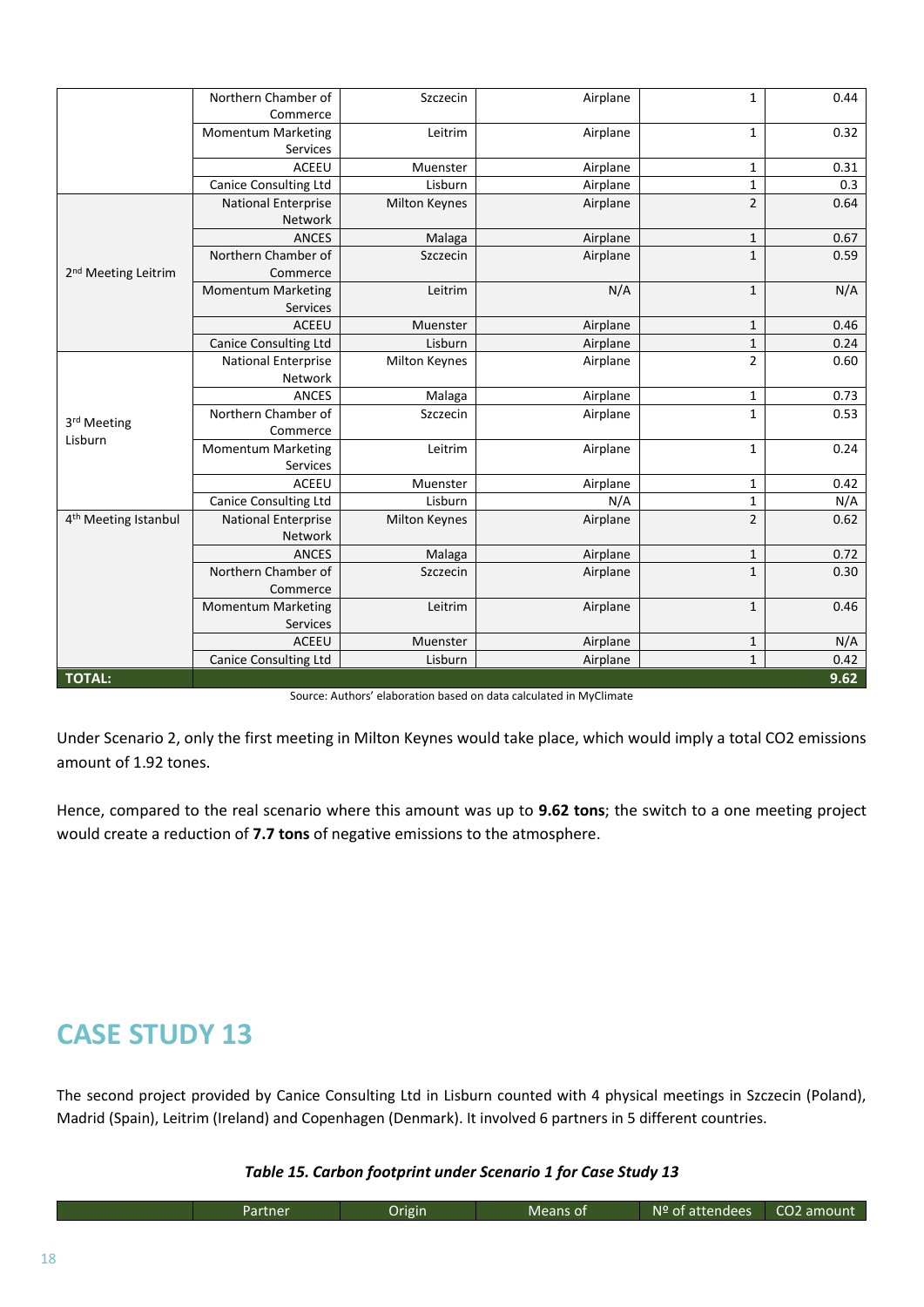|                                       |                              |            | transportation |                | (in t) |
|---------------------------------------|------------------------------|------------|----------------|----------------|--------|
|                                       | <b>NOT Szczecin</b>          | Szczecin   | N/A            | $\overline{2}$ | N/A    |
|                                       | <b>Madrid University</b>     | Madrid     | Airplane       | $\mathbf{1}$   | 0.73   |
|                                       | <b>TEC Denmark</b>           | Copenhagen | Airplane       | $\mathbf{1}$   | 0.23   |
| 1 <sup>st</sup> Meeting Szczecin      | <b>Momentum Marketing</b>    | Leitrim    | Airplane       | $\mathbf{1}$   | 0.59   |
|                                       | Services                     |            |                |                |        |
|                                       | <b>ZUT Szczecin</b>          | Szczecin   | N/A            | $\overline{2}$ | N/A    |
|                                       | <b>Canice Consulting Ltd</b> | Lisburn    | Airplane       | $\mathbf{1}$   | 0.53   |
|                                       | <b>NOT Szczecin</b>          | Szczecin   | Airplane       | $\overline{2}$ | 1.462  |
|                                       | <b>Madrid University</b>     | Madrid     | N/A            | $\mathbf 1$    | N/A    |
|                                       | <b>TEC Denmark</b>           | Copenhagen | Airplane       | $\mathbf{1}$   | 0.75   |
| 2 <sup>nd</sup> Meeting Leitrim       | <b>Momentum Marketing</b>    | Leitrim    | Airplane       | $\mathbf{1}$   | 0.54   |
|                                       | <b>Services</b>              |            |                |                |        |
|                                       | <b>ZUT Szczecin</b>          | Szczecin   | Airplane       | $\mathbf{1}$   | 1.46   |
|                                       | <b>Canice Consulting Ltd</b> | Lisburn    | Airplane       | $\mathbf 1$    | 0.59   |
| 3rd Meeting<br>Leitrim                | <b>NOT Szczecin</b>          | Szczecin   | Airplane       | $\overline{2}$ | 1.18   |
|                                       | <b>Madrid University</b>     | Madrid     | Airplane       | $\mathbf{1}$   | 0.54   |
|                                       | <b>TEC Denmark</b>           | Copenhagen | Airplane       | $\mathbf 1$    | 0.54   |
|                                       | <b>Momentum Marketing</b>    | Leitrim    | N/A            | $\mathbf 1$    | N/A    |
|                                       | Services                     |            |                |                |        |
|                                       | <b>ZUT Szczecin</b>          | Szczecin   | Airplane       | $\mathbf{1}$   | 1.18   |
|                                       | <b>Canice Consulting Ltd</b> | Lisburn    | Airplane       | $\mathbf{1}$   | 0.24   |
| 4 <sup>th</sup> Meeting<br>Copenhagen | <b>NOT Szczecin</b>          | Szczecin   | Airplane       | $\overline{2}$ | 0.47   |
|                                       | <b>Madrid University</b>     | Madrid     | Airplane       | $\mathbf{1}$   | 0.75   |
|                                       | <b>TEC Denmark</b>           | Copenhagen | Airplane       | $\mathbf{1}$   | N/A    |
|                                       | <b>Momentum Marketing</b>    | Leitrim    | Airplane       | $\mathbf{1}$   | 0.54   |
|                                       | <b>Services</b>              |            |                |                |        |
|                                       | <b>ZUT Szczecin</b>          | Szczecin   | Airplane       | $\mathbf{1}$   | 0.47   |
|                                       | <b>Canice Consulting Ltd</b> | Lisburn    | Airplane       | $\mathbf{1}$   | 0.48   |
| <b>TOTAL:</b>                         |                              |            |                |                | 13.26  |

Source: Authors' elaboration based on data calculated in MyClimate

Under Scenario 2, only the first meeting in Szczecin would take place, which would imply a total CO2 emissions amount of 2.08 tones.

Hence, compared to the real scenario where this amount was up to **13.26 tons**; the switch to a one meeting project would create a reduction of **11.54 tons** of negative emissions to the atmosphere.